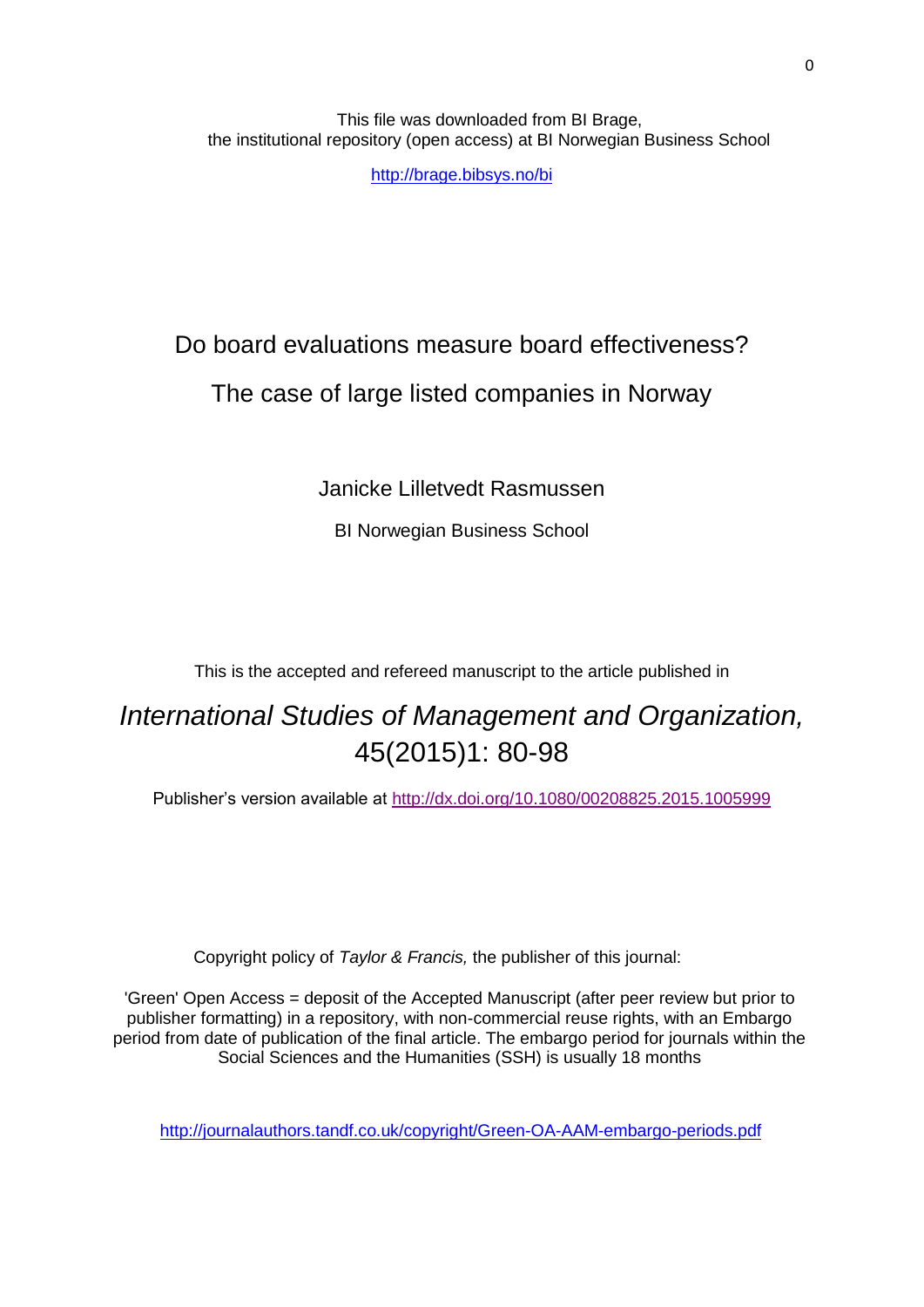#### JANICKE RASMUSSEN

## **Do Board Evaluation Measure Board Effectiveness?**

The Case of Large Listed Companies in Norway

\_\_\_\_\_\_\_\_\_\_\_\_\_\_\_\_\_\_\_\_\_\_\_\_\_\_\_\_\_\_\_\_\_\_\_\_\_\_\_----

**Abstract:** *The purpose of this study is to assess to what extent implemented board evaluation processes in Norwegian listed companies have contribute to the board's effectiveness. Board effectiveness has been measured by using three levels of accountability, namely, board performance, conformance to content, and conformance to context. Multiple case studies were performed in nine large listed companies using the board evaluation process as the unit of analysis. The characteristics of the implemented board evaluation process were compared and contrasted with the characteristics of the board evaluation process identified in the literature. From a value creation perspective, the implemented board evaluations appeared to represent value creation for the board members rather than measuring board effectiveness.*

Janicke Rasmussen, PhD, is an Associate Professor at the BI Norwegian School of Business, Department of Accounting – Auditing and Law, Nydalsveien 37, 0484 Oslo, Norway, Email: janicke.rasmussen@bi.no, Tel. +4746410433, Fax. +4723264793.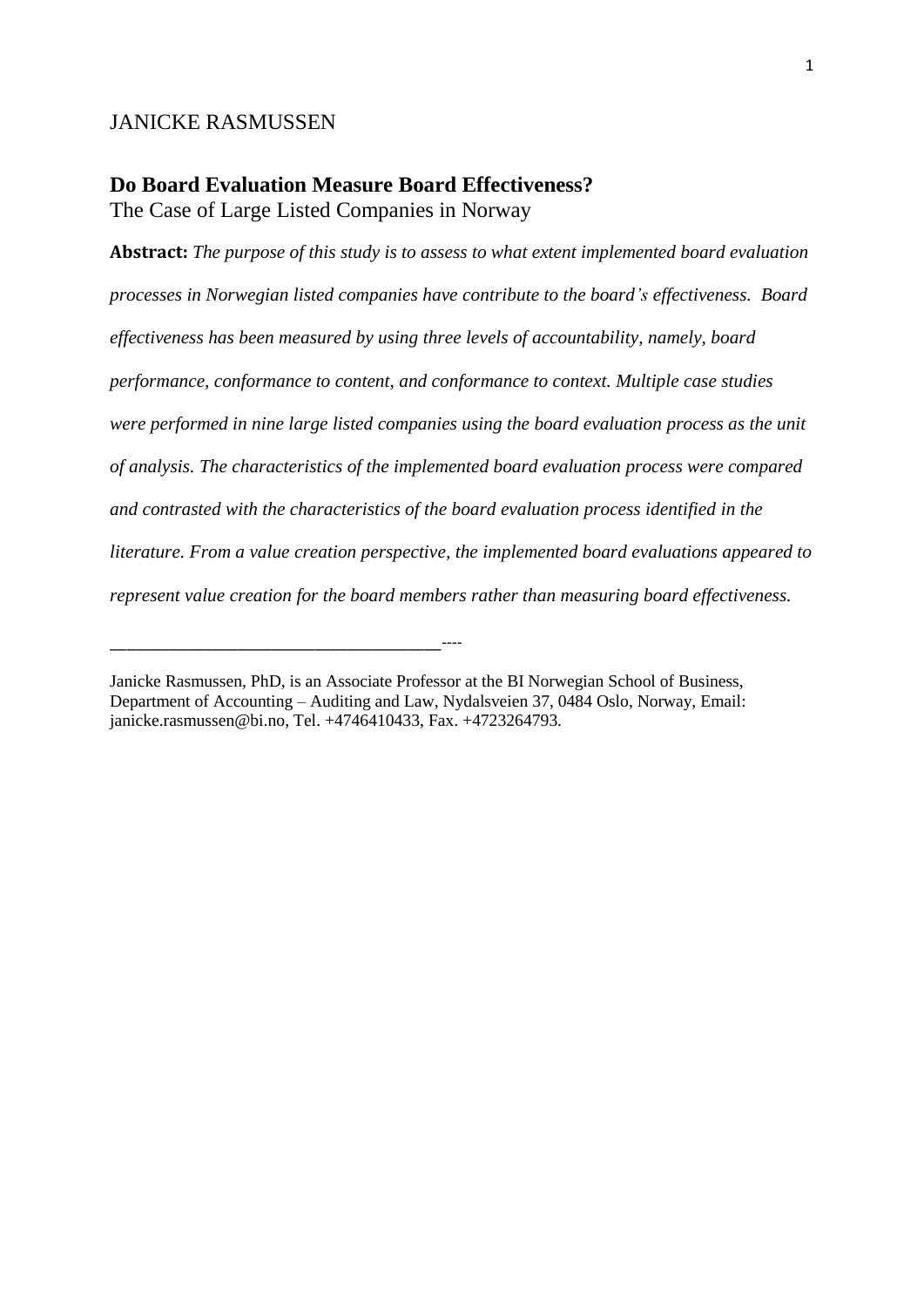The increased demand and pressure on boards with regard to accountability issues has been evident in Codes for Practice of Corporate Governance, nationally and internationally [\(Minichilli, Gabrielsson, and Huse 2007\)](#page-22-0). One recommended action is that boards should perform an evaluation of their work. Although board evaluations are viewed as a recent development, they have been part of the corporate governance discussion over the last two decades. Most prevailing European Codes developed for listed companies recommend that board evaluations are performed, including the Norwegian Code for Practice of Corporate Governance for listed companies in Norway (Norwegian Code), stating that "the board should evaluate its performance and expertise annually"[\(NUES 2012:34\)](#page-22-1) . In a corporate governance context, an evaluation will enable the board to assess actual performance against a set standard, and if actual performance deviates from a set standard, corrective actions may be taken. Thus, board evaluations are viewed as important in terms of assessing the effectiveness of boards [\(Ingley and van der Walt 2002,](#page-21-0) [2005,](#page-22-2) [Leblanc 2005,](#page-22-3) [Leblanc and](#page-22-4)  [Schwartz 2007,](#page-22-4) [Long 2006,](#page-22-5) [Minichilli, Gabrielsson, and Huse 2007,](#page-22-0) [Gabrielsson and Huse](#page-21-1)  [2004,](#page-21-1) [Kiel and Nicholson 2005\)](#page-22-6). However, no research has been conducted to see if board evaluations actually measure board effectiveness.

In this article, accountability is used to conceptualize if board evaluations measure board effectiveness, applying general theories, board role theories and behavioral theories for creating accountability [\(Roberts, McNulty,](#page-23-0)  [and Stiles 2005\)](#page-23-0). Accountability and value creation are treated as synonyms assuming that the purpose of any board is to contribute to value creation. Different levels of board effectiveness have been identified by applying the question of "value creation for whom?"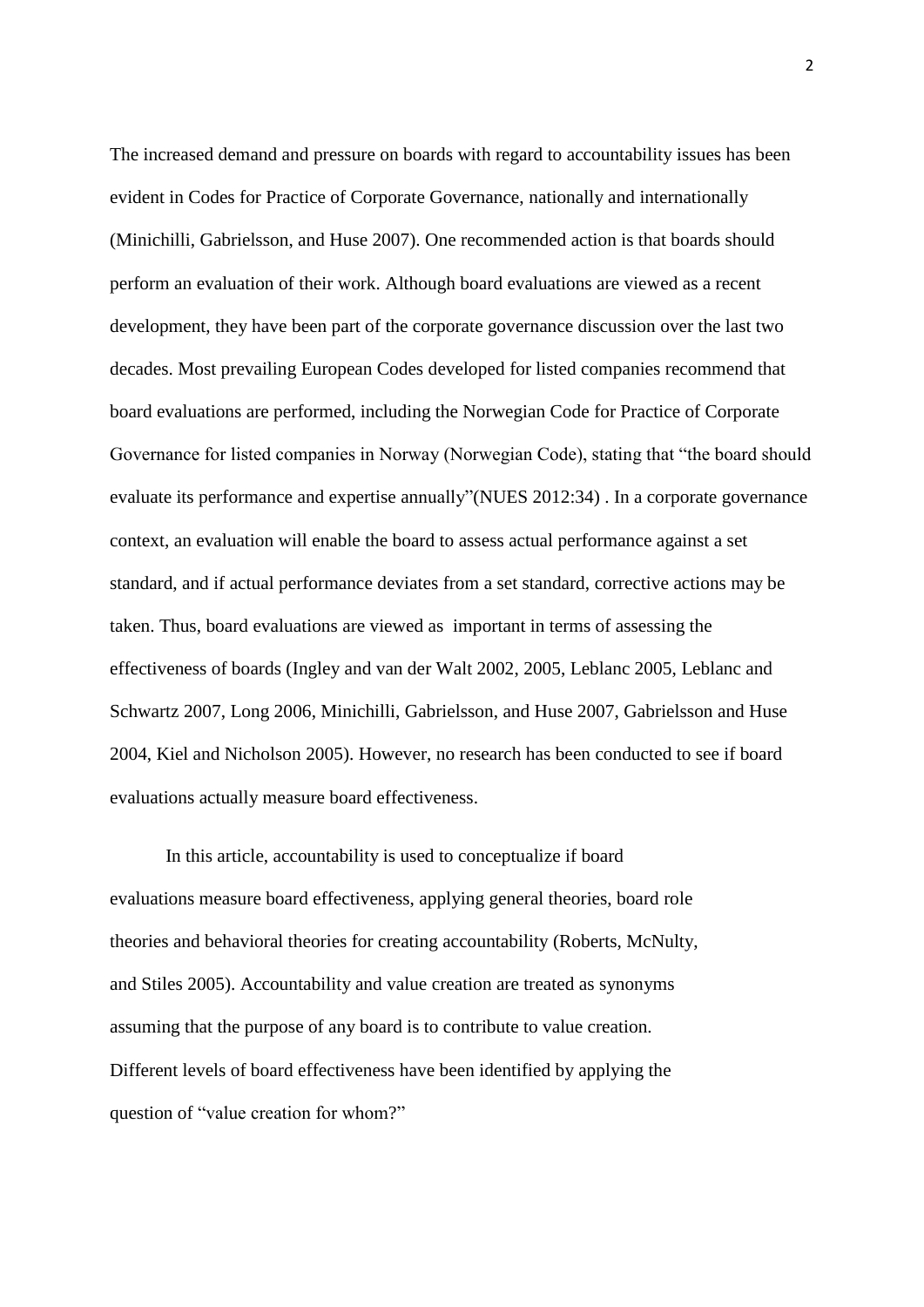The Norwegian corporate governance system regarding boards of directors assumes a stakeholder approach to boards and governance [\(Ees,](#page-21-2)  [Gabrielsson, and Huse 2009\)](#page-21-2), given corporate co-determination through corporate assemblies, employee elected directors, and regulations regarding gender balance in the board [\(Rasmussen and Huse 2011\)](#page-22-7). The Norwegian Code uses a stakeholder approach in explaining the purpose of the Code, "ensuring the greatest possible value creation over time in the best interest of shareholders, employees and other stakeholders" [\(NUES 2012:6\)](#page-22-1) , but is developed by investor and shareholder groups and assumed to have a strong investor perspective [\(Rasmussen and Huse 2011\)](#page-22-7).

A unitary and balancing firm internal or firm external perspective on boards and value creation, as discussed in Huse and Gabrielsson (2012) and Huse (2007), was used to identify different levels of board effectiveness. The highest level -- board performance -- uses balancing and firm internal perspectives on boards and value creation, assuming board commitment should be to create value for the firm, a perspective which may be traced back to the resource dependency theory and the team production theory [\(Pfeffer and Salancik 1978,](#page-22-8) [Blair and Stout 1999\)](#page-21-3).

A lower level of board effectiveness, conformance to content, uses a unitary and firm external perspective on value creation--value creation for external stakeholders/owners -- [\(Huse and Gabrielsson 2012\)](#page-21-4) identifying expectations regarding boards in the Norwegian Code. The lowest level, conformance to context, uses a unitary and firm internal perspective on value creation—value creation for boards. In this context; performing **any** board evaluation is considered to be a measure of board effectiveness. Given the lack of empirical research, the conceptual literature on board evaluation was used to identify characteristics of a board evaluation process that could measure board effectiveness. Through multiple case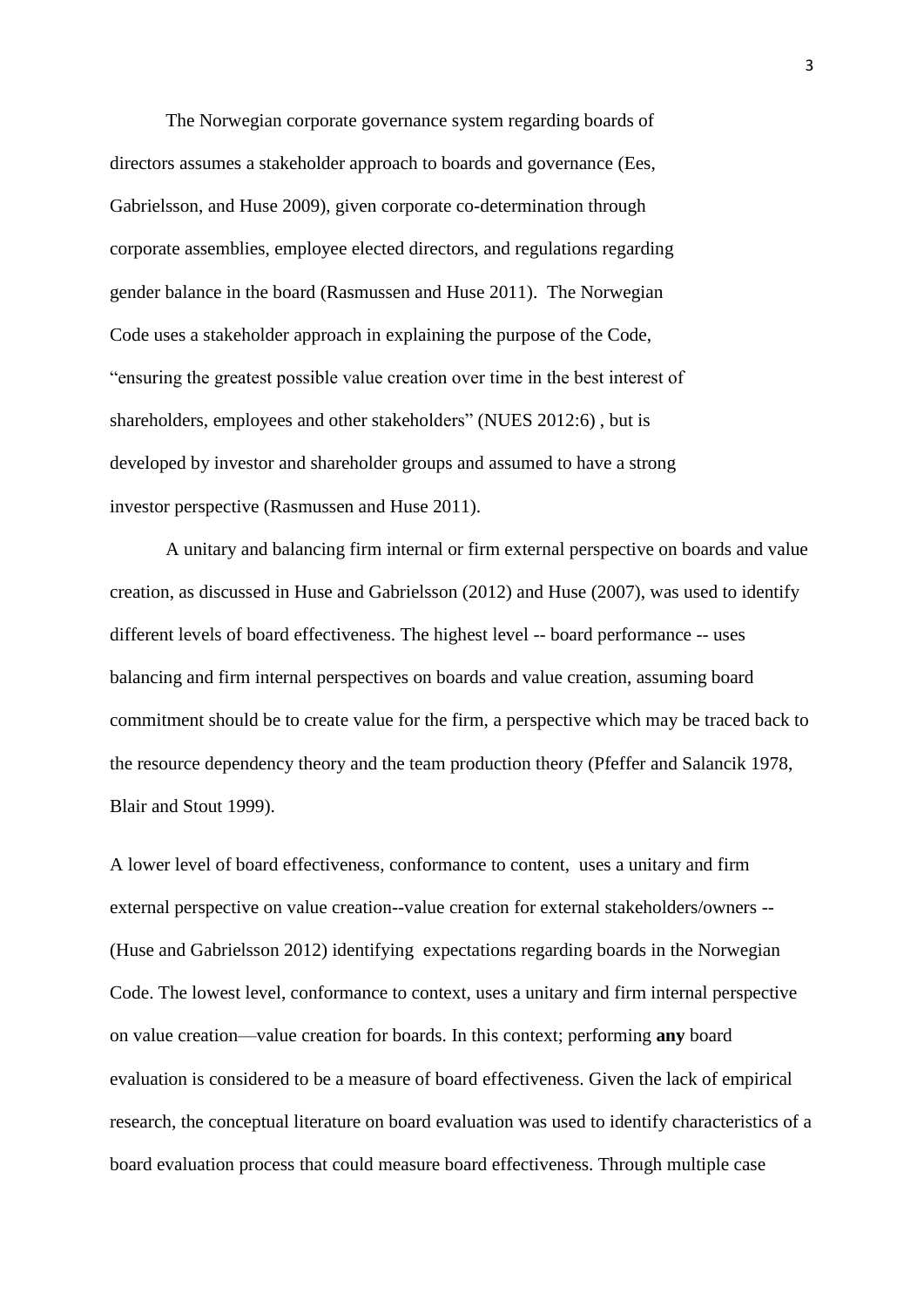studies in nine of the largest listed Norwegian companies in terms of market capitalization, and using the board evaluation process as the unit of analysis, it was possible to compare the implemented board evaluation process to the indicators of a board evaluation process measuring board effectiveness as identified in the literature.

The research shows that board evaluation in large Norwegian listed companies is performed to conform to context as a consequence of the recommendation in the Norwegian Code. Although evaluation to conform to context represents a certain level of board effectiveness, the data indicate that the implemented process is more likely to represent value creation for boards and board members, given that boards' performing evaluations are perceived as professional.

Although the research should be understood in a Norwegian context it should add to the literature on board effectiveness, using accountability as a construct. Additionally, the study should add to the literature on behavioral aspects of boards. Practically, the research may help boards in designing board evaluation processes that can measure board effectiveness, or it can be used in developing future Codes. The article starts by defining board evaluations and presenting the rationale for them. Then board evaluation as a mechanism to assess board effectiveness is presented, building on previous research on board effectiveness that identified the link between board effectiveness and accountability. Propositions are presented and explained through the existing literature on board evaluation processes, followed by a presentation of the methodology, before the findings are discussed and conclusions made. The article ends with a few suggestions for future research.

#### **The European Code**

As early as 1994, The Blue Ribbon Commission published the report, "Performance Evaluation of CEOs, Boards and Directors, followed by the report, "Board evaluation: Improving Director effectiveness" in 2000 [\(Long 2006\)](#page-22-5). Most European Codes recommend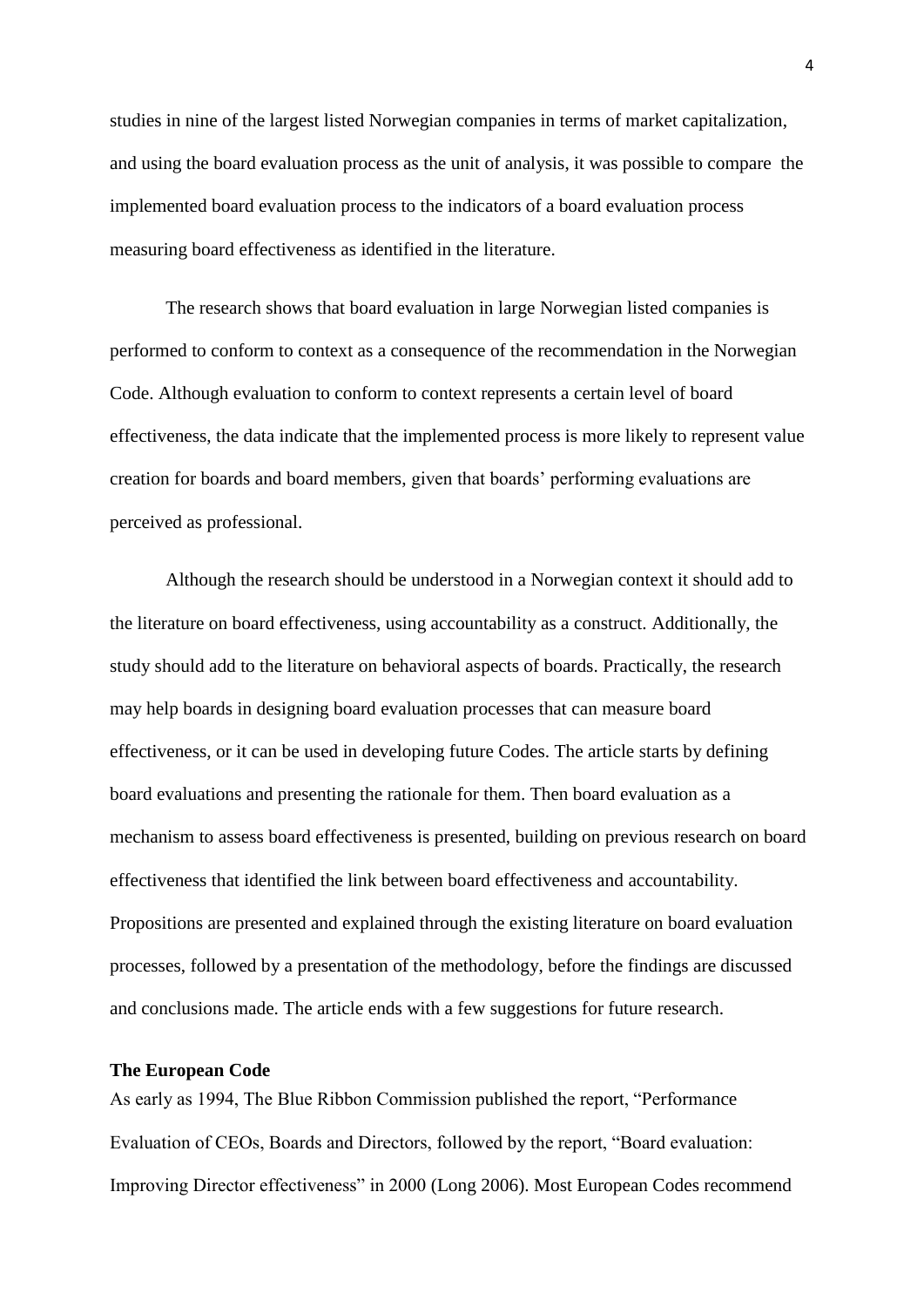that board evaluations are performed [\(Rasmussen 2008\)](#page-22-9). Studies of listed companies in 13 European countries in 2009 show that, on average, 75 percent of boards conduct board evaluations. Studies in Norway confirm these findings, concluding that 73 percent of Norwegian listed companies perform board evaluations, but the level of transparency was extremely low [\(Rasmussen 2010\)](#page-22-10).

#### **Board evaluations: Definition and rationale**

Board evaluations are defined as evaluations where the boards as a whole, or the individual directors, are evaluated. They can be performed by the board itself or by someone on behalf of the board [\(Kiel and Nicholson 2005,](#page-22-6) [Leblanc 2005,](#page-22-3) [Minichilli, Gabrielsson, and Huse](#page-22-0)  [2007\)](#page-22-0). In a corporate governance context, board evaluation is about assessing boards' work. General theories and board role theories can explain what boards do, while behavioral theories may explain how boards work. From the perspective of board role theories and general theories, different tasks have been identified as important for boards to be engaged in. The different roles and tasks vary as a consequence of the focus these theories have on "value creation for whom". Agency theory [\(Jensen and Meckling 1976,](#page-22-11) [Fama and Jensen 1983\)](#page-21-5), focuses on various control tasks, applying a firm external perspective and ensuring value creation for external stakeholders/owners. Resource dependency theory [\(Pfeffer and Salancik](#page-22-8)  [1978,](#page-22-8) [Huse and Gabrielsson 2012\)](#page-21-4), and team production theory [\(Blair and Stout 1999,](#page-21-3) [Kaufman and Englander 2005,](#page-22-12) [Gabrielsson, Huse, and Minichilli 2007,](#page-21-6) [Huse and Gabrielsson](#page-21-4)  [2012\)](#page-21-4) use a firm internal and balancing perspective where boards are engaged in tasks related to providing service and knowledge to the company and creating value for the firm. Institutional theory, interlocking theory, and class hegemony theory explain the role and tasks of boards from a firm internal and unitary perspective, focusing on value creation for internal actors and business elites [\(Huse 2007\)](#page-21-7). Given that boards perform various tasks, and that board evaluations are about aligning actual and expected task performance, a pluralistic view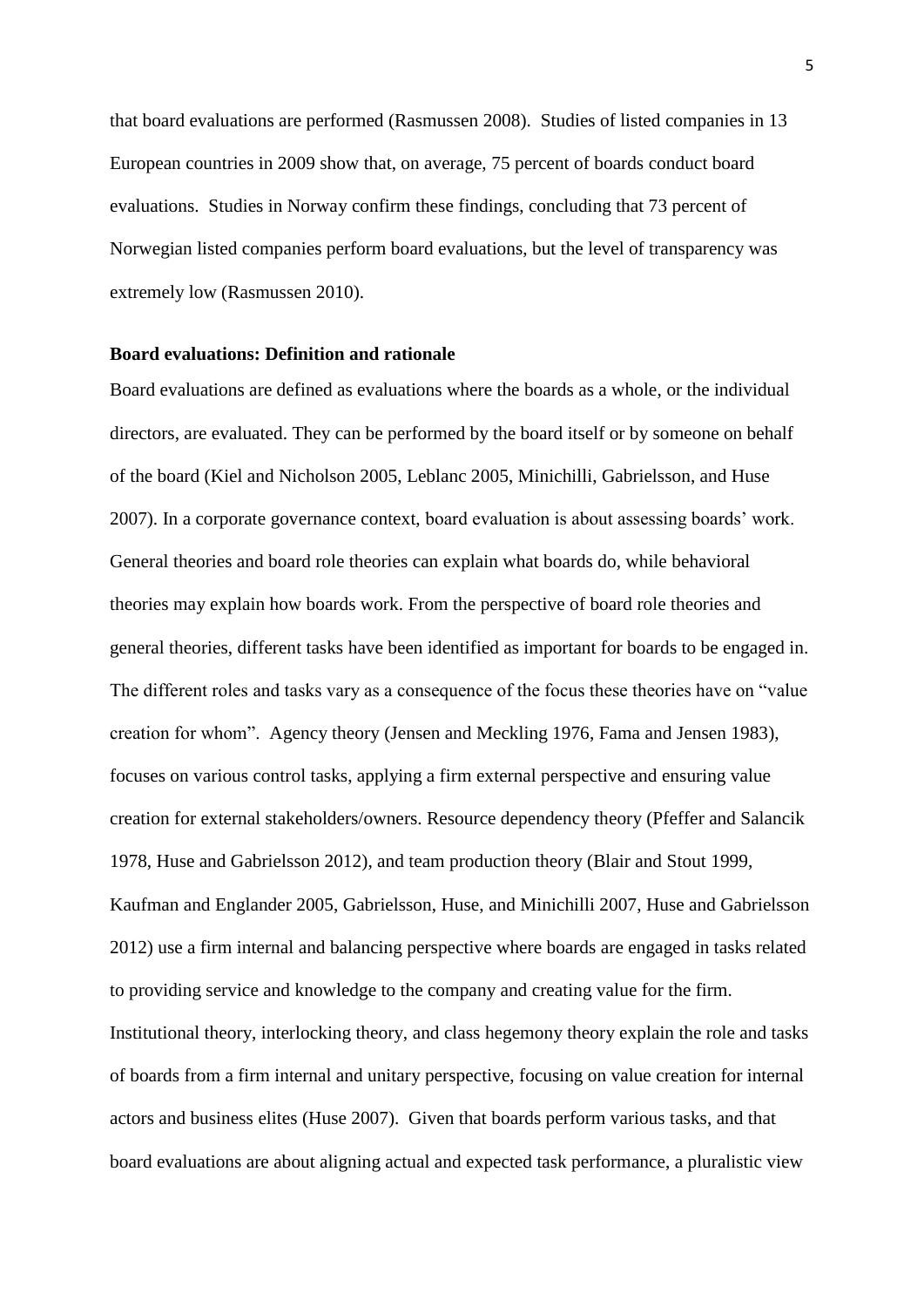on board tasks is applied. If the rationale for recommending board evaluation is based on their ability to measure board effectiveness [\(Levrau and Van den Berghe 2007\)](#page-22-13) , the question is, what is board effectiveness and how can it be measured?

Much of previous research focuses on board composition and structure as input to board effectiveness, using financial indicators as proxy. The limitation of these studies is that they measure board effectiveness based on a board's form, not performance. Other researches use board processes to measure company performance, focusing on the role of the board in terms of tasks and purposes [\(Zahra and Pearce Ii 1989,](#page-23-1) [Forbes and Milliken 1999,](#page-21-8) [Carpenter](#page-21-9)  [and Westphal 2001,](#page-21-9) [Hillman and Dalziel 2003,](#page-21-10) [Nicholson and Kiel 2004\)](#page-22-14), arguing that, while board structure conditions board effectiveness, the behavioral dynamics of a boards, and the relationship between the board members determine board effectiveness [\(Roberts, McNulty,](#page-23-0)  [and Stiles 2005\)](#page-23-0). The pluralistic approach in these studies is the same as here, arguing that this is important to fully comprehend board behavior.

Literature discussing board evaluation identifies the rationale for introducing board evaluation in terms of increased accountability, defined as "doing what you are supposed to do" [\(Huse 2007:35\)](#page-21-7). It is argued that demand for increased accountability was initiated by shareholder activism [\(Minichilli, Gabrielsson, and Huse 2007,](#page-22-0) [Long 2006,](#page-22-5) [Van der Walt and](#page-23-2)  [Ingley 2001\)](#page-23-2) , where shareholders demanded that boards demonstrate leadership and control [\(Kiel and Nicholson 2005\)](#page-22-6). Others argue that, in general, external participants such as institutional investors, regulators and others, are the driving forces behind the introduction of board evaluation [\(Kiel and Nicholson 2005,](#page-22-6) [Minichilli, Gabrielsson, and Huse 2007\)](#page-22-0) .

The concept of accountability and value creation is often explained within the context of board role theories [\(Huse 2005\)](#page-21-11), where Agency Theory [\(Fama and Jensen 1983,](#page-21-5) [Jensen](#page-22-11)  [and Meckling 1976\)](#page-22-11), Stewardship Theory [\(Davis, Schoorman, and Donaldson 1997,](#page-21-12) [Stiles](#page-23-3)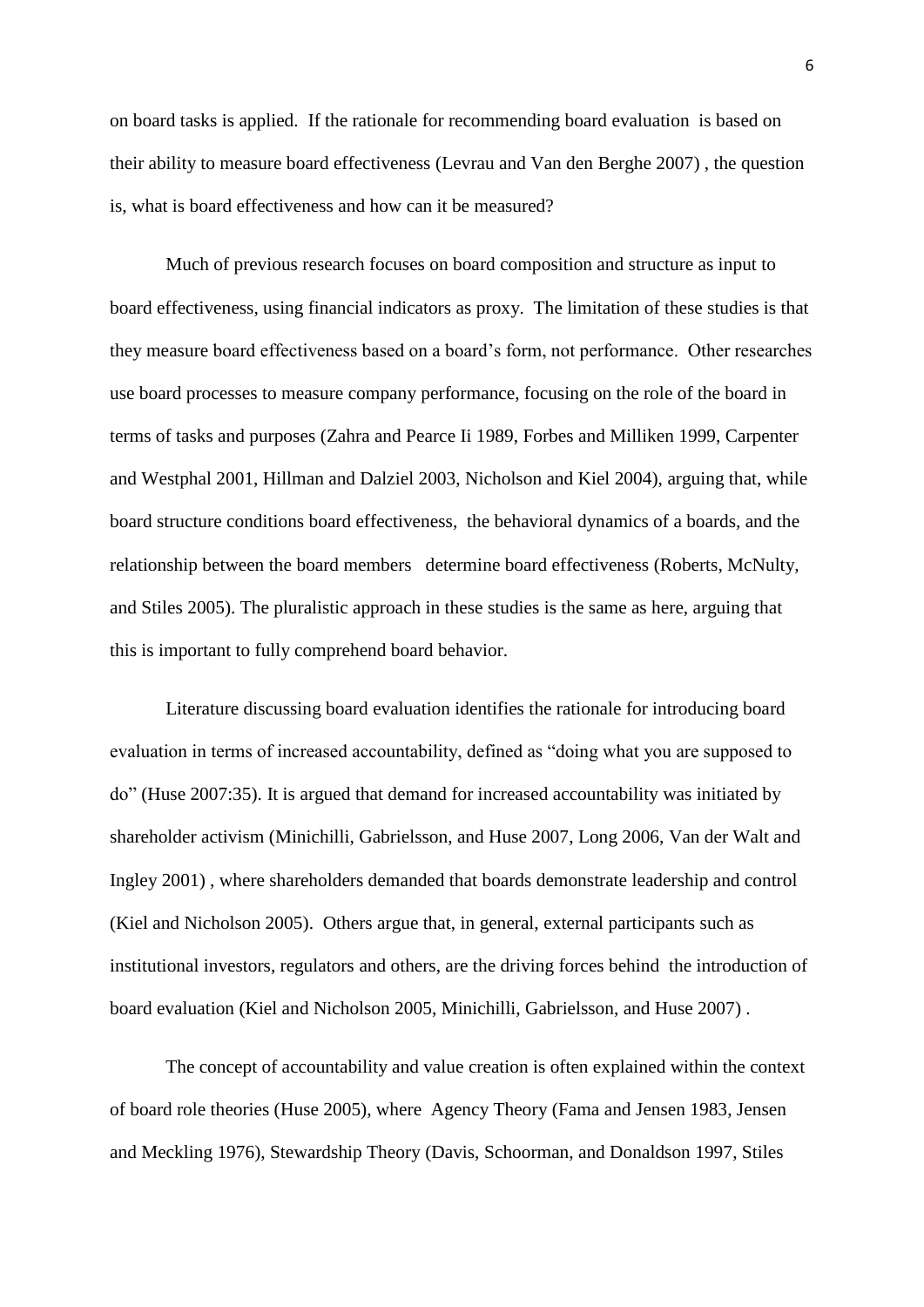[and Taylor 2001\)](#page-23-3), Stakeholder Theory [\(Freeman 1984\)](#page-21-13), and Resource Dependency Theory [\(Pfeffer and Salancik 1978\)](#page-22-8), have been used to explain the roles of boards and the tasks they perform. Within this context, board effectiveness is achieved if expected and actual task align. However, given the pluralistic approach adopted in this research, expected board performance has been identified through different perspectives on value creation and accountability [\(Huse](#page-21-11)  [2005\)](#page-21-11), identifying three levels of board effectiveness: board performance, conformance to content, and conformance to context, as illustrated in Figure 1.

#### Insert figure 1: Three levels of board effectiveness

Board performance uses balancing and firm internal perspectives on boards and value creation-- boards should do what is best for the firm-- balancing the expectations of all stakeholders. Conformance to content uses unitary and firm external perspective on value creation; boards should do what is best for owner, identified in the Norwegian Code regarding boards' work. Conformance to context uses a unitary, firm internal perspective on value creation, indicating that board evaluations are performed by the board because it is expected. However, this level of board effectiveness is identified based on the assumption that board evaluations do not have a negative effect on board effectiveness.

Applying this to the concept of board evaluation enables to link board accountability with board effectiveness by assuming that actual task performance can be compared to expected task performance to determine effectiveness [\(Huse 2007\)](#page-21-7).

This is illustrated in Figure 2.

#### Insert figure 2 about here

Figure 2 shows that expected task performance is linked to actual task performance through board composition, structure, tasks and processes, all influencing actual task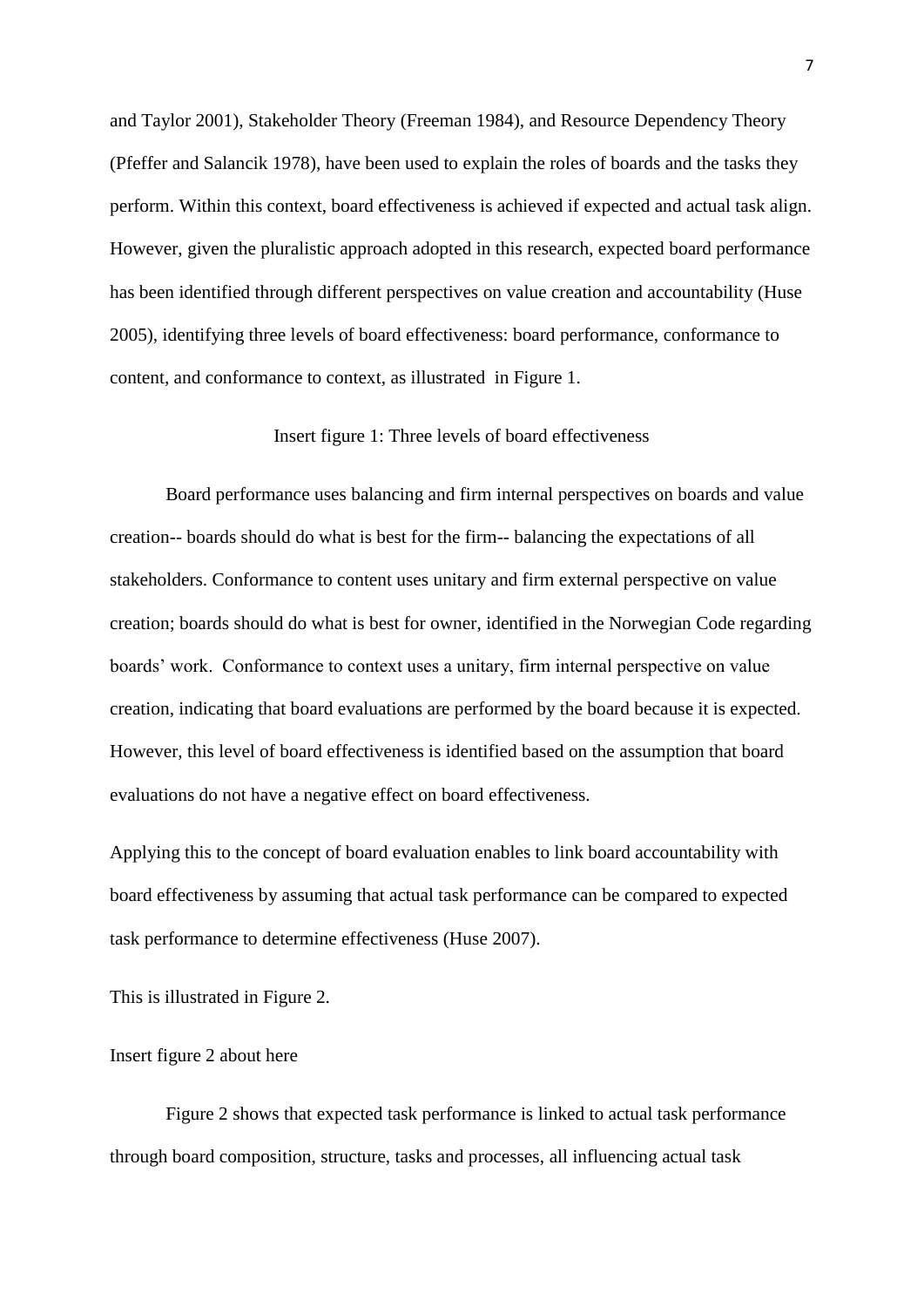performance. Board evaluation links actual and expected task performance and may be used to measure if the two align. Based on this, three propositions can be presented:

*Proposition 1: Board evaluations in Norwegian listed companies are conducted to assess board performance and are a measure of value creation for the firm*

*Proposition 2: Board evaluations in Norwegian listed companies are performed to conform to content, and are a measure of value creation for external stakeholders identified in the Norwegian Code*

*Proposition 3: Board evaluations in Norwegian listed companies are performed to conform to context, and are a measure of value creation for the board.*

Given the lack of empirical research, the conceptual literature on board evaluation was used to build a framework for collecting and analyzing data, and through this the elements of a board evaluation process were identified [\(Rasmussen 2010\)](#page-22-10). They are presented in Figure 3.

Insert figure 3 about here.

#### **Factors influencing the decision to conduct a board evaluation**

The main focus in the literature is on the benefit of board evaluations, arguing that board evaluations can clarify individual and collective roles and responsibilities [\(Graf 2007,](#page-21-14) [Conger,](#page-21-15)  [Finegold, and Lawler 1998,](#page-21-15) [Leblanc 2005,](#page-22-3) [Kazanjian 2000,](#page-22-15) [Julien and Rieger 2003\)](#page-22-16), improve relationships between board and management [\(Conger, Finegold, and Lawler 1998\)](#page-21-15), improve decision-making, enhance communication and operation, and improve leadership and teamwork [\(Long 2006\)](#page-22-5). The literature focuses less on rationale for initiating board evaluation. Cadbury addresses the moral issue of conducting board evaluations "to maintain their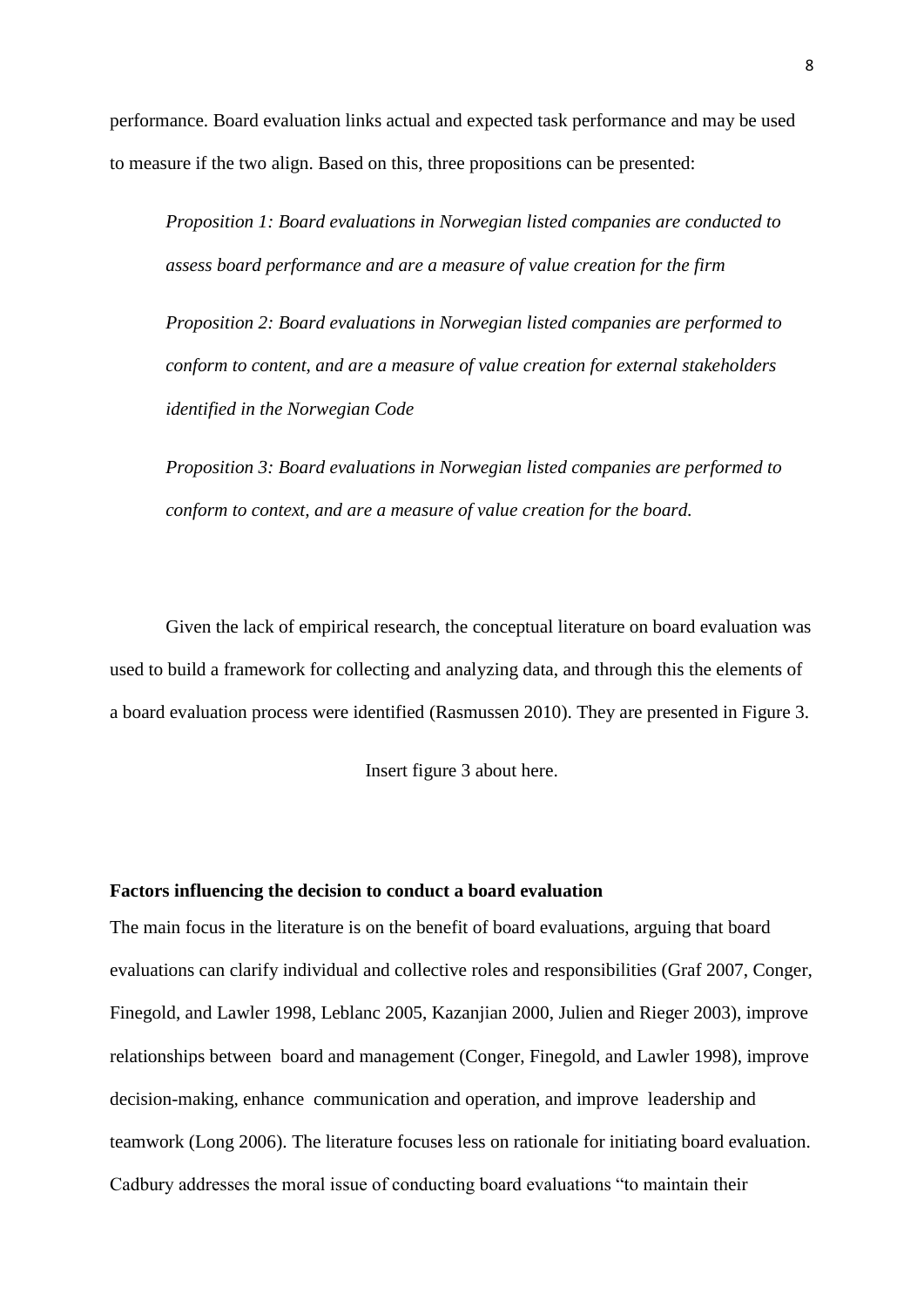competitive edge and to meet the expectations of investors" [\(Cadbury 2002:44\)](#page-21-16), while Huse and Gabrielsson (2012) identify the rationale related to value creation and transparency, arguing that board evaluations may "help aligning board task expectations and board task performance, and, in a transparency context, develop trusting relations between the board and important actors" [\(Huse and Gabrielsson 2012:245\)](#page-21-4)

Although it is not possible to say that board evaluations implemented as a consequence of recommendation cannot assess board performance, it is possible to assume that, as a consequence of the recommendation in the Norwegian Code, board evaluations are performed to meet the expectations of certain actors. Further, if the frequency of board evaluations aligns with what is recommended by the Norwegian Code, this indicates that board evaluations are performed to conform to context or content.

#### *Conducting the board evaluation*

To the extent purpose is discussed, it is related to the importance of setting **a** purpose, enabling the board to decide on objectives against which the board can be measured [\(Conger,](#page-21-15)  [Finegold, and Lawler 1998,](#page-21-15) [Conger 2002,](#page-21-17) [Huse and Gabrielsson 2012\)](#page-21-4) . Deciding on a purpose is important in order to identify relevant expectations, but also in terms of developing a process that will contribute to the purpose being achieved, conditioning who should be in charge of the process, the content, methods, and how to report on the results [\(Minichilli, Gabrielsson, and Huse 2007,](#page-22-0) [Kiel and Nicholson 2005\)](#page-22-6). Minichilli et al (2007) categorize purposes as external if they are meant to satisfy external requirements such as the Codes, and internal if they relate to changing the conduct and behavior of the board in performing its work. Based on this categorization, some indicators of a board evaluation process that enable board effectiveness to be measured can be identified. If no purpose has been established or expectations identified, the possibility to compare actual to expected performance is eliminated, indicating that board evaluation is performed to conform to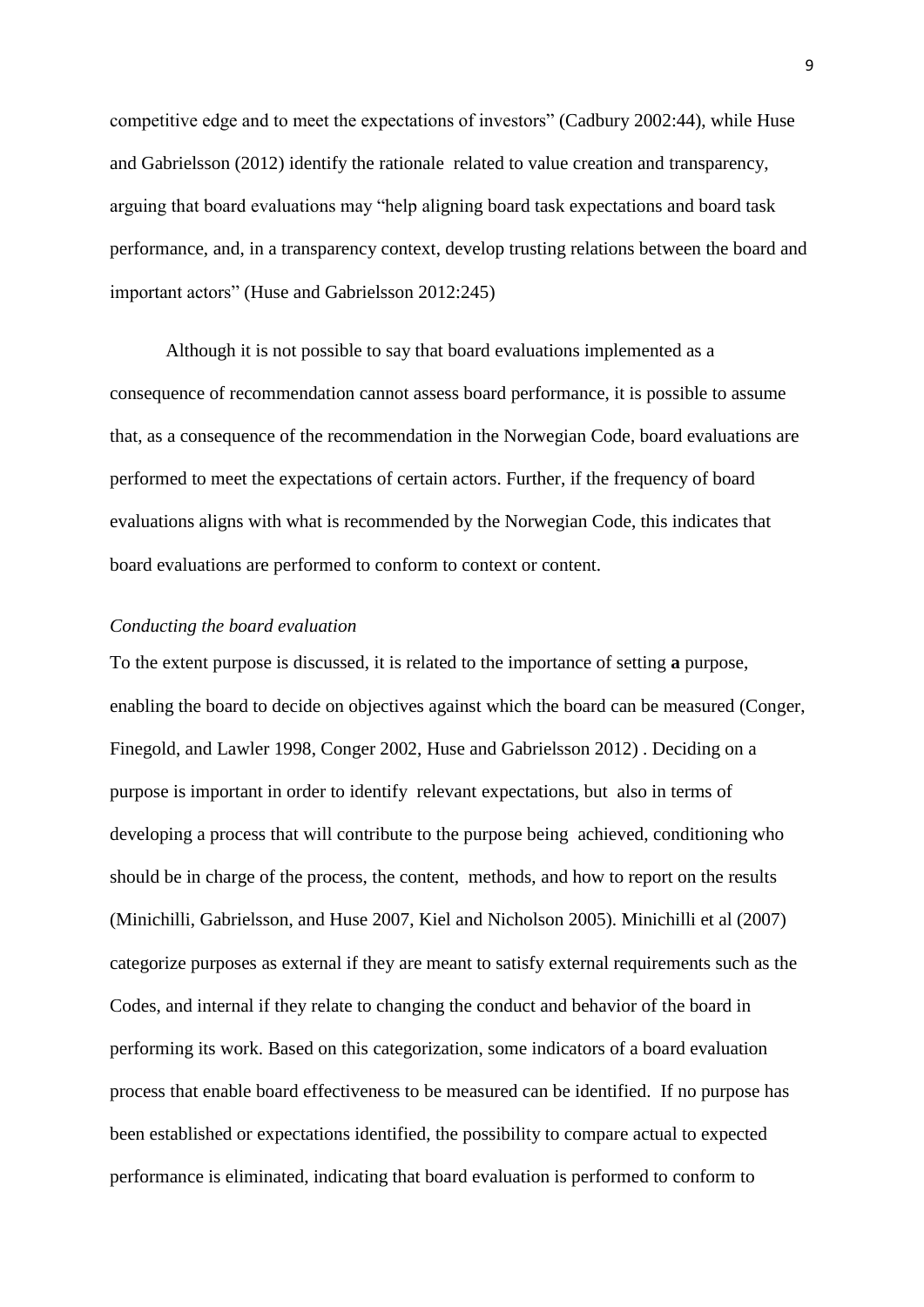context; If the identified purpose and expectations satisfy external requirements, this indicates that board evaluation is performed to conform to content; If the identified purpose and expectations satisfy all important stakeholders, this indicates that board evaluations are performed to assess board performance.

#### **Object of the board evaluation**

The rationale behind evaluation of the board collectively is that it is the board as a group that will have the greatest possibility to influence board effectiveness [\(Cadbury 2002\)](#page-21-16). Research on team effectiveness supports this argument [\(Conger 2002\)](#page-21-17). The literature discussing evaluation of individual directors agrees that board effectiveness cannot be addressed thoroughly without evaluating individual board members [\(Hoffman 2003,](#page-21-18) [Conger 2002,](#page-21-17) [Leblanc 2009,](#page-22-17) [Kiel and Nicholson 2005,](#page-22-6) [Leblanc 2005\)](#page-22-3). The Norwegian Code recommends that board evaluations should include boards collectively, as well as individual directors [\(NUES 2012\)](#page-22-1). Evaluation where boards collectively and individually are the object indicates that evaluation is performed to conform to the content or to assess board performance. If the object of the board evaluation is the board collectively, this indicates that board evaluations are performed to conform to context.

#### **Content of the board evaluation**

Kiel and Nicholson (2005) and Minichilli et al (2007) stress the importance of content, addressing the core issues of the board evaluation, the identified purpose. Most literature addressing content discusses it without discussing the purpose, although the importance of having something to compare actual board performance against is stressed [\(Shultz 2009\)](#page-23-4). Some literature suggests the use of existing frameworks when deciding on the content of the board evaluation, such as best practice as represented by the different Codes, guidelines developed by specific companies [\(Ingley and van der Walt 2002\)](#page-21-0), balanced scorecards or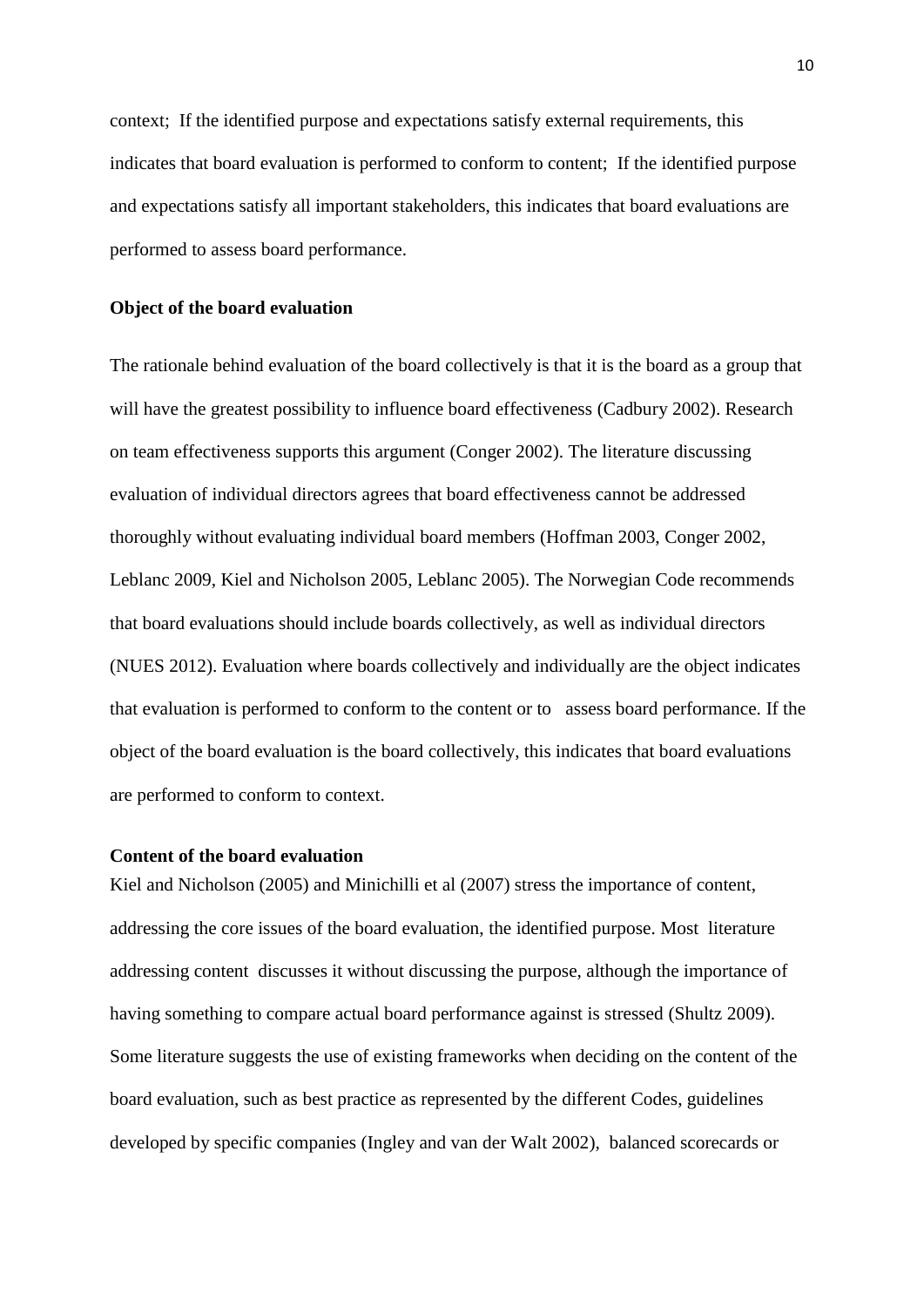guidelines developed by specific professional bodies [\(Leblanc 2005,](#page-22-3) [Kiel and Nicholson](#page-22-6)  [2005\)](#page-22-6).

Huse and Gabrielsson suggest that the content should be developed as a consequence of the purpose and within a value creation context, using different dimensions on board effectiveness, such as: "board tasks, board member and composition, board room culture, board- CEO relationship, board leadership," etc. [\(Huse and Gabrielsson 2012:246\)](#page-21-4). This suggestion may indicate to the following indications of board effectiveness: If the content of the board evaluation has been developed as a consequence of the purpose, board evaluation is performed to assess board performance, or to conform to content. If no link exists between purpose and content, evaluations are performed to conform to context.

#### **The evaluator**

The general view in the literature is that the choice of evaluator should be based on criteria identified as important for objectivity [\(Garratt 1997,](#page-21-19) [Kazanjian 2000,](#page-22-15) [Steinberg 2000,](#page-23-5) [Shultz](#page-23-4)  [2009\)](#page-23-4). Others argue that more subjective criteria should be used when deciding on the evaluator, such as the company's need for transparency and accountability [\(Kiel and](#page-22-6)  [Nicholson 2005,](#page-22-6) [Minichilli, Gabrielsson, and Huse 2007\)](#page-22-0). If a clear purpose of the board evaluation exists, the use of an external evaluator might indicate that objectivity is important, suggesting that board evaluations are performed to assess board performance or conform to content. If no clear purpose exists, the use of an external evaluator indicates evaluation is performed to conform to content or context. The combination of internal evaluator and no clear purpose indicates that evaluations are performed to conform to context.

#### **Modality of the board evaluation**

Modality means either how evaluations are performed or methods used. Evaluations can take the form of self-evaluations, peer-evaluations, or evaluation by management, all characterized as internal approaches. Evaluation can be performed by externals, such as the Nomination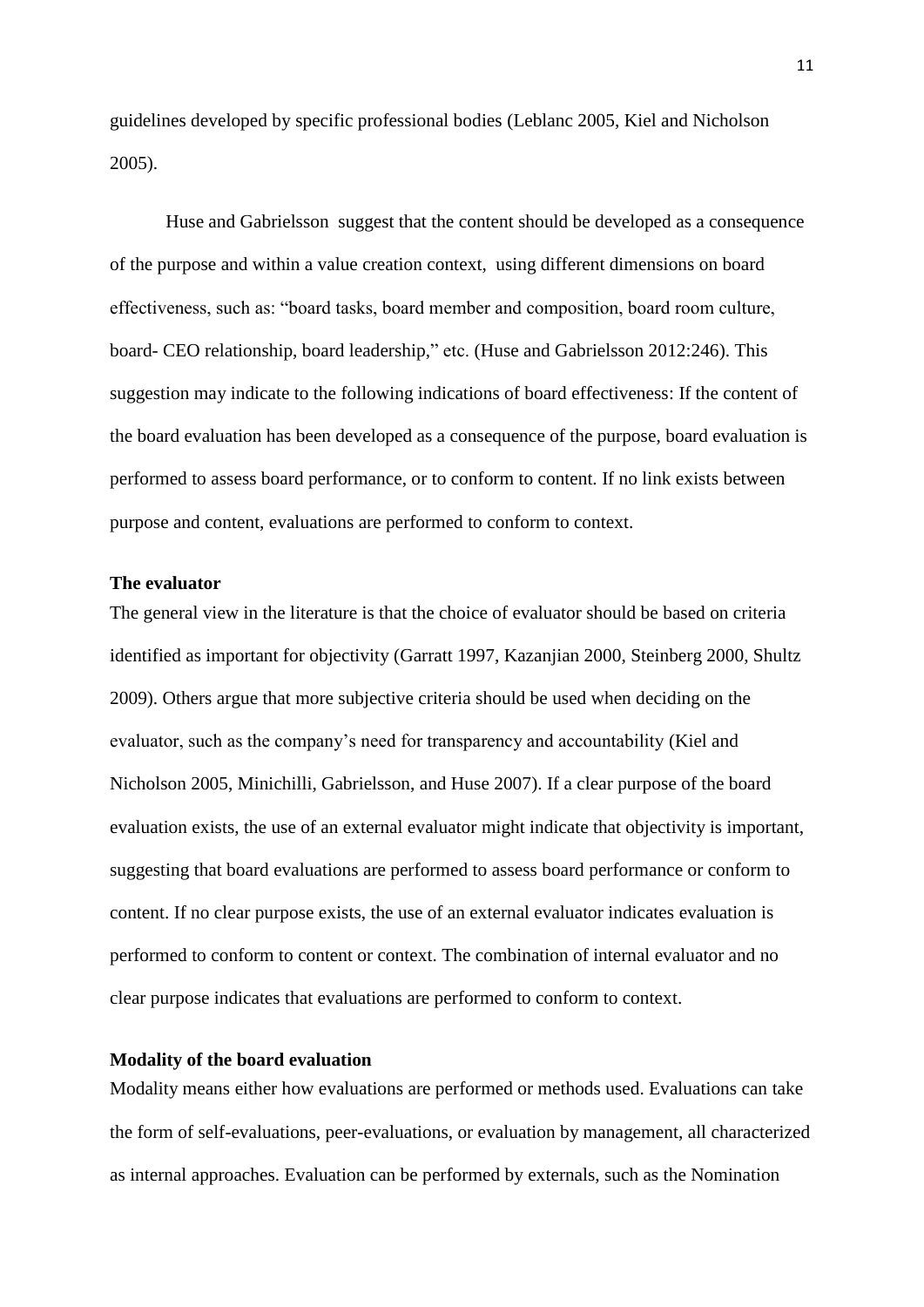Committee, the share market, or other stakeholders [\(Huse, Minichilli, and Schøning 2005,](#page-21-20) [Kiel and Nicholson 2005,](#page-22-6) [Stein and Hewett 2008,](#page-23-6) [Conger](#page-21-17) 2002, [Sroufe and Naficy 2005,](#page-23-7) [Hoffman 2003,](#page-21-18) [Graf 2007,](#page-21-14) [Nadler, Behan, and Nadler 2006,](#page-22-18) [Montgomery and Kaufman](#page-22-19)  [2003\)](#page-22-19). It is argued that the use of internal approaches is useful when boards want to assess board processes, given issues like confidentiality (Minichilli et al 2007). Thus, an internal approach would indicate assessment of board performance, and an external approach conformance to content or context.

Available methods of board's performance assessment are surveys, interviews, document analysis and participant observation. Minichilli (2007) argues that interviews and participant observations are useful if one wants to investigate board processes, indicating that these methods are linked to assessment of board performance. The literature identifies survey as the most common method, offering several advantages with the method, such as possibility for comparing results between individuals from year to year, for benchmarking and for comparison against codes for practice [\(Minichilli, Gabrielsson, and Huse 2007,](#page-22-0) [Kiel and](#page-22-6)  [Nicholson 2005,](#page-22-6) [Shultz 2009\)](#page-23-4), thus assuming this method may be linked to all levels of assessment. In order to conclude on level of effectiveness, modality must be viewed together with other elements of board evaluations process.

#### **Follow-up**

Although there are some comments in the literature regarding the importance of results being materialized into an action plan [\(Sroufe and Naficy 2005,](#page-23-7) [Leblanc 2009,](#page-22-17) [Stein and Hewett](#page-23-6)  [2008\)](#page-23-6), they are not specific about the content of this action plan, and who should be responsible for it. Leblanc (2005) argues that any follow-up should be an integrated part of a development program for the board, its committees and individual directors. Based on this, follow-up procedures should be identified if evaluations are performed to assess board performance or conform to content, assuming gaps between expected and actual performance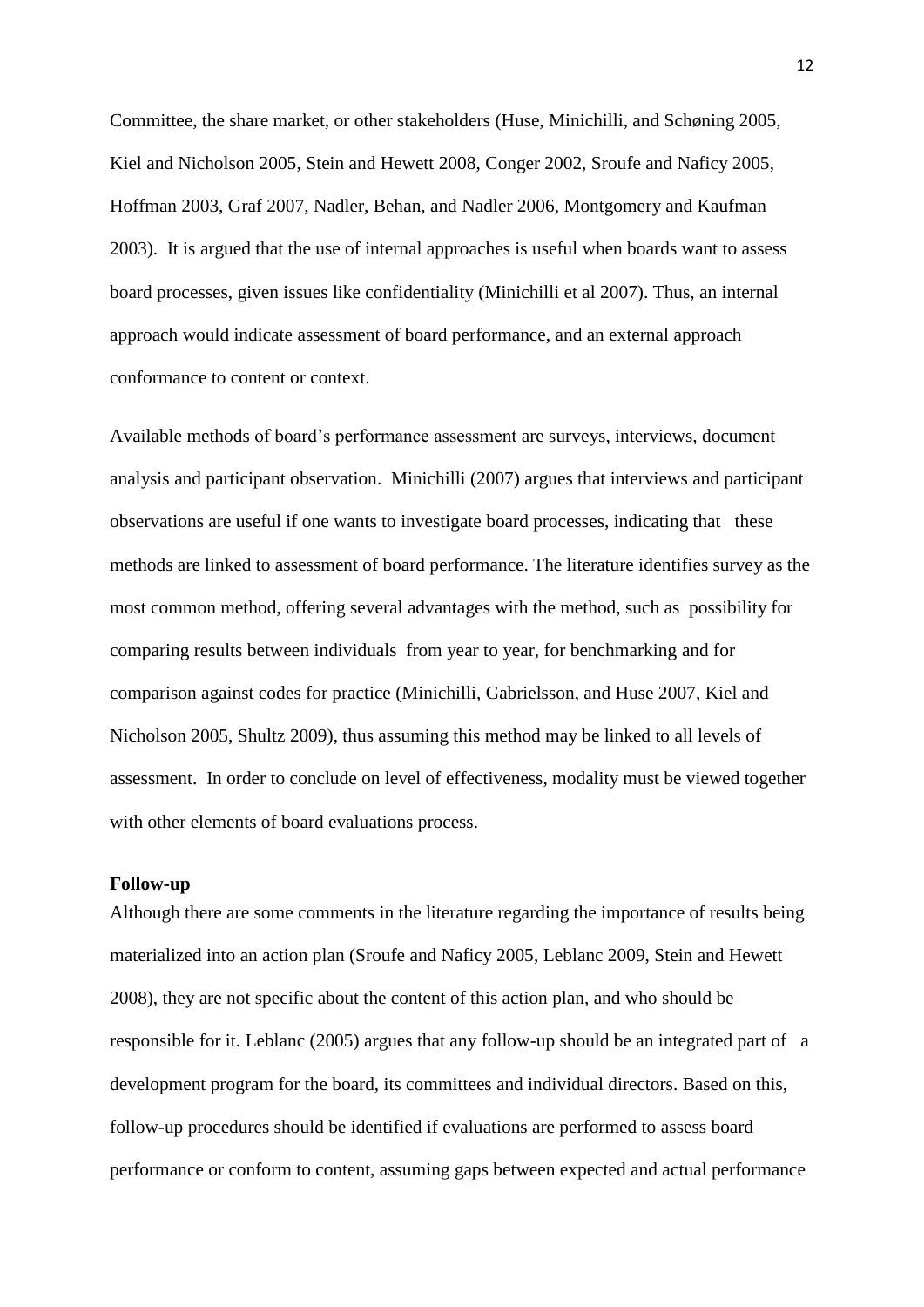exist. No follow-up procedure indicates that board evaluations are performed to conform to context.

#### **Methods**

The pluralistic approach adopted in the research is based on its ability to provide explanation about board evaluations as a mechanism to assess board effectiveness. The main method is multiple case studies of nine large listed companies in Norway. The decision to use multiplecase studies was based on the ability they give to gain a rich understanding of the context of the research and processes that are being enacted and the possibility they give to compare and generalize [\(Morris and Wood 1991\)](#page-22-20). The fact that boards are deviant, in terms of size, experience, background and the tasks they perform, adds to the possibility to generalize. The board evaluation process is the unit of analysis, and primary data were collected through interviews, using a standardized open-ended questionnaire to interview on average three board members in each company.

A non-probability sampling method was chosen; using the twenty one largest listed Norwegian companies based on market capitalization as of December 31st 2007 as sampling frame. The decision was based on the assumption that larger companies have greater motivation than smaller companies to comply with the Norwegian Code, given dispersed ownership, higher liquidity in the share, and greater attention by financial analysts. As indicated in the annual report of these companies, sixteen had performed a board evaluation in 2007. Letters were sent to the Chairpersons, and nine companies responded positively. Table 1 presents the sample in terms of number and market value compared to total number and market value of listed companies in Norway.

Insert table 1 *here*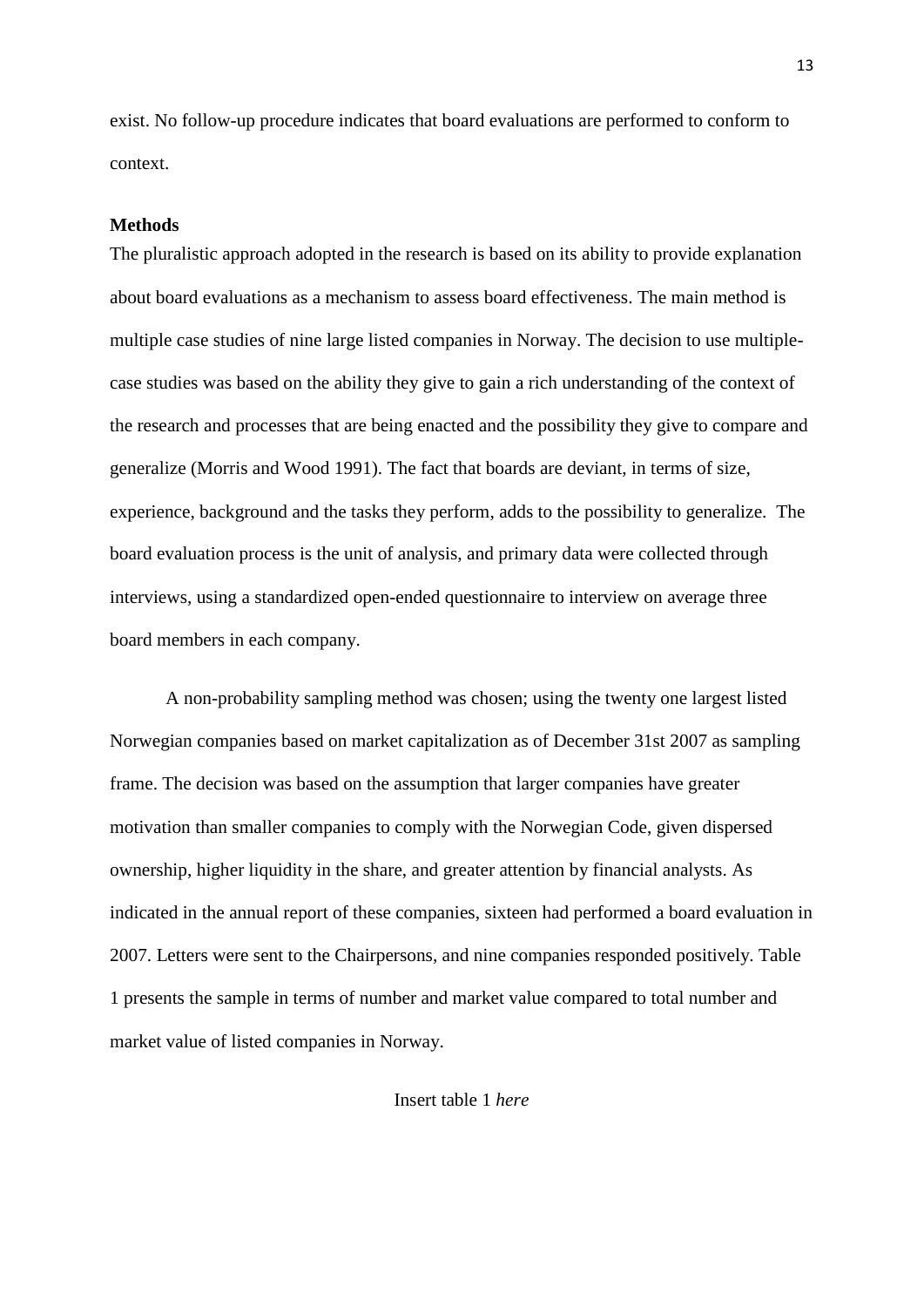The choice to use standardized open-ended questionnaires was made based on the advantage it represents when performing analysis [\(Patton 2002:346\)](#page-22-21), but also because it was considered important to increase the focus of the interviews, using the time as efficiently as possible. The choice of interviewees was influenced by certain characteristics of the Norwegian system of influencing composition of boards. In companies with more than 200 employees, the employees have the right to elect 1/3 of the board members. According to prevailing regulations for Norwegian listed companies (The Public Company Act), both women and men should be represented on boards in listed companies, each with at least 40% (§ 6-11a). Based on this information several categories of board members were selected to be included in the sample. The Chairperson was selected for her/his overall responsibility for board task performance. The employee-elected board member was selected based on the fact that he/she is not elected by the general meeting. Given the requirement of 40 % gender representation, one woman in each board was selected (these interviewees also met the conditions of independent board members identified in the Norwegian Code). Interviewing different categories enabled analysis at individual board member level, analysis per company, and analysis across companies as illustrated in table 2. However, in this research, the lowest level of analysis is company level.

#### *Insert table 2 about here*

Differences in perceptions among the interviewees regarding the evaluation process were identified, enabling gap analysis to be performed and to introduce possible reasons why these gaps exist. From this, an actual model of board evaluation at company level was identified. Given that evaluation processes were similar across companies, an aggregated model of the board evaluation process in Norwegian listed companies could be identified.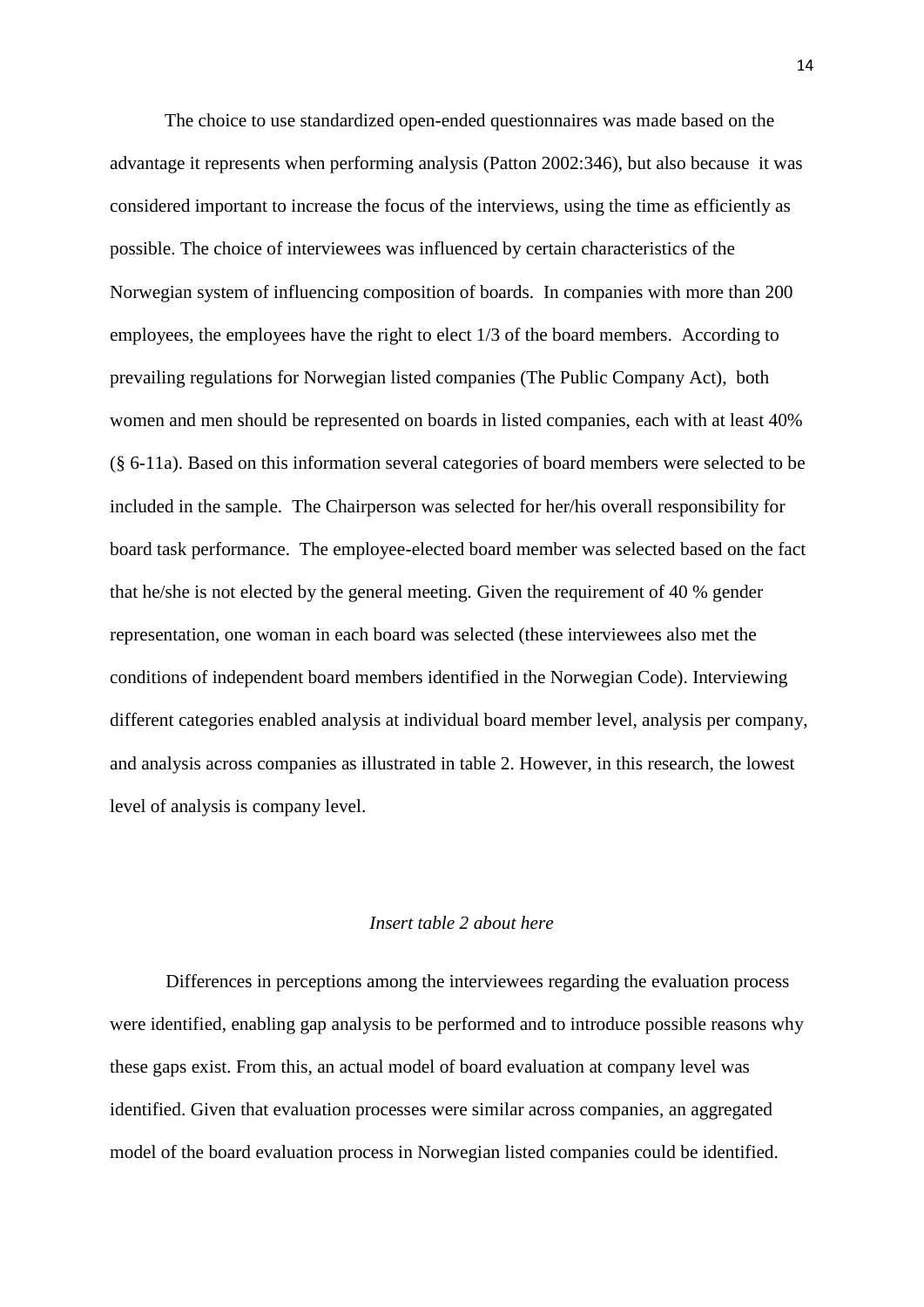Characteristics of this model were compared with the characteristics of the board evaluation process identified in the literature, making it possible to assess if board evaluation in large Norwegian listed companies measures board effectiveness.

#### **Results**

#### *Factors influencing the decision to perform board evaluations.*

Based on analysis, all companies implemented board evaluation as a consequence of the recommendation in the Norwegian Code, as expressed by one of the chairpersons:

*"It's primarily to follow the recommendations, and it has given some useless information and also some things that, of course, I think are… ok" (Chairperson, or CP).*

#### *Purpose of the evaluation*

The analyses show that no clear purpose of the board evaluation is decided. Between two and four different purposes were identified within each board. Many chairpersons indicate "development" or "improvement" as the purpose, without giving any explanation as to which area(s) of the board's work this refers to, or how expected performance was identified:

*"I would say it more generally that it's quite simply a chance to evaluate and improve our efforts" (CP).* 

This conclusion is further strengthened by the fact that all but one board member stated that no discussions regarding purpose had been undertaken:

*"We received the questionnaire by mail, and there was no further communication than that" (Employee-Elected Board Member, or EEBM).*

Directors perceive board evaluations as serving several purposes, where benchmarking was identified as an important additional purpose to development. Several interviewees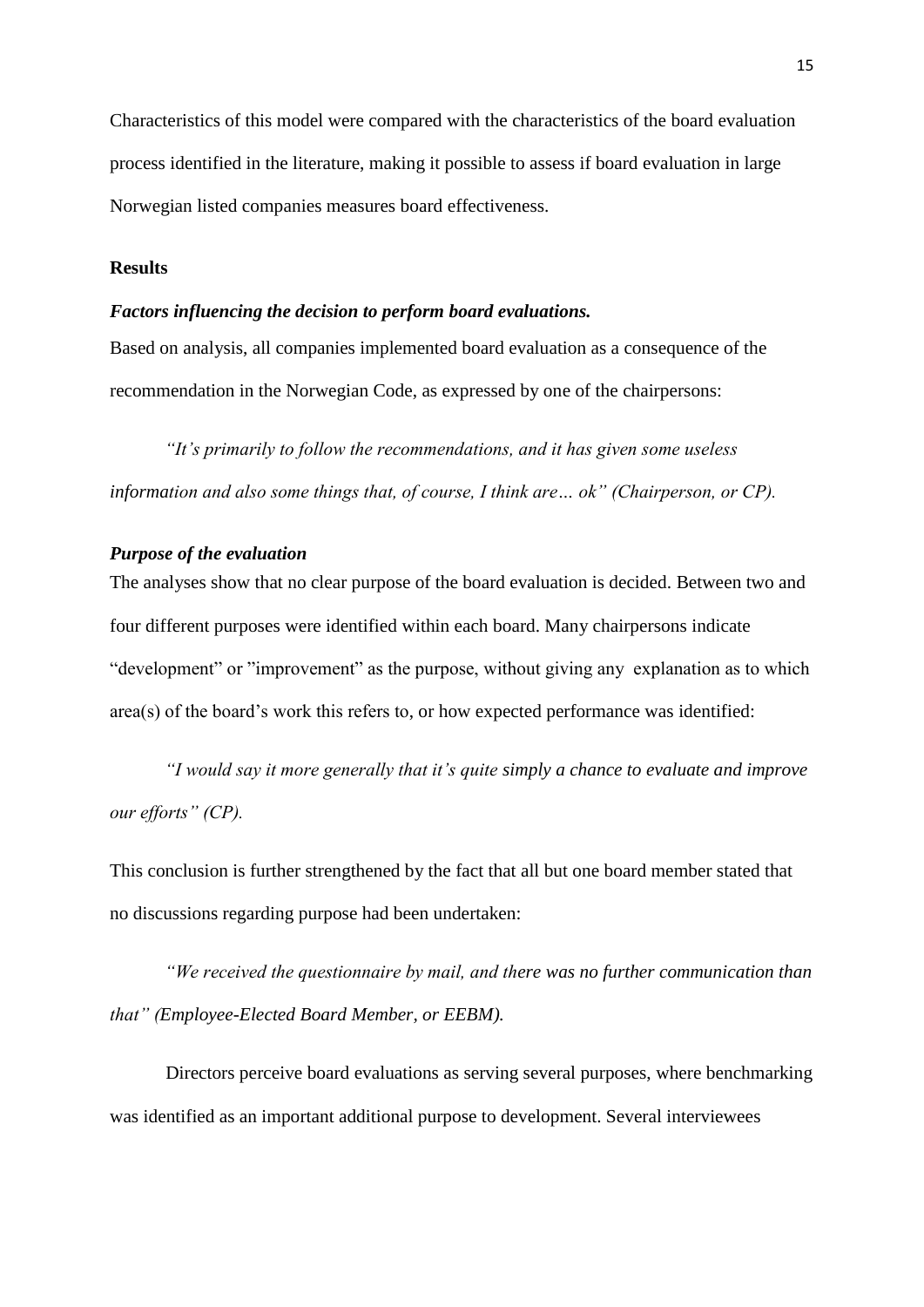indicated that the expected level of performance is related to what other boards do as indicated by the following quote:

*"No, we are not there, not with goals and such. We like to see where we are, compared to others" (CP)*

#### **Object of the evaluation**

The object of all of the implemented board evaluations was the collective board. None of the boards conducted an individual evaluation, nor did they evaluate sub-committees.

#### **Content of the board evaluation**

All interviewees perceive the content to be more comprehensive than what one would expect given the perceived purpose, indicating that the content of the board evaluation has been developed separately from the purpose. If there is a link between purpose and content of the board evaluation, it is too unclear for the board members to identify as indicated by the following statement:

*"…..you have so terribly many questions, and that makes for a rather unfocused evaluation" (Independent Board Member or BM, all women directors).*

This conclusion is supported by the fact that board members are unaware of how the content was developed:

*"I'm sure we took it from another company, or we usually do it by people from different boards bringing what they have and then we mix it all together"* (CP).

#### **The evaluator**

An external evaluator was chosen by 33 percent of the companies. The choice of evaluator is not linked to the possibility it gives for objectivity or to design a system which fits the purpose, as identified through the following statements:.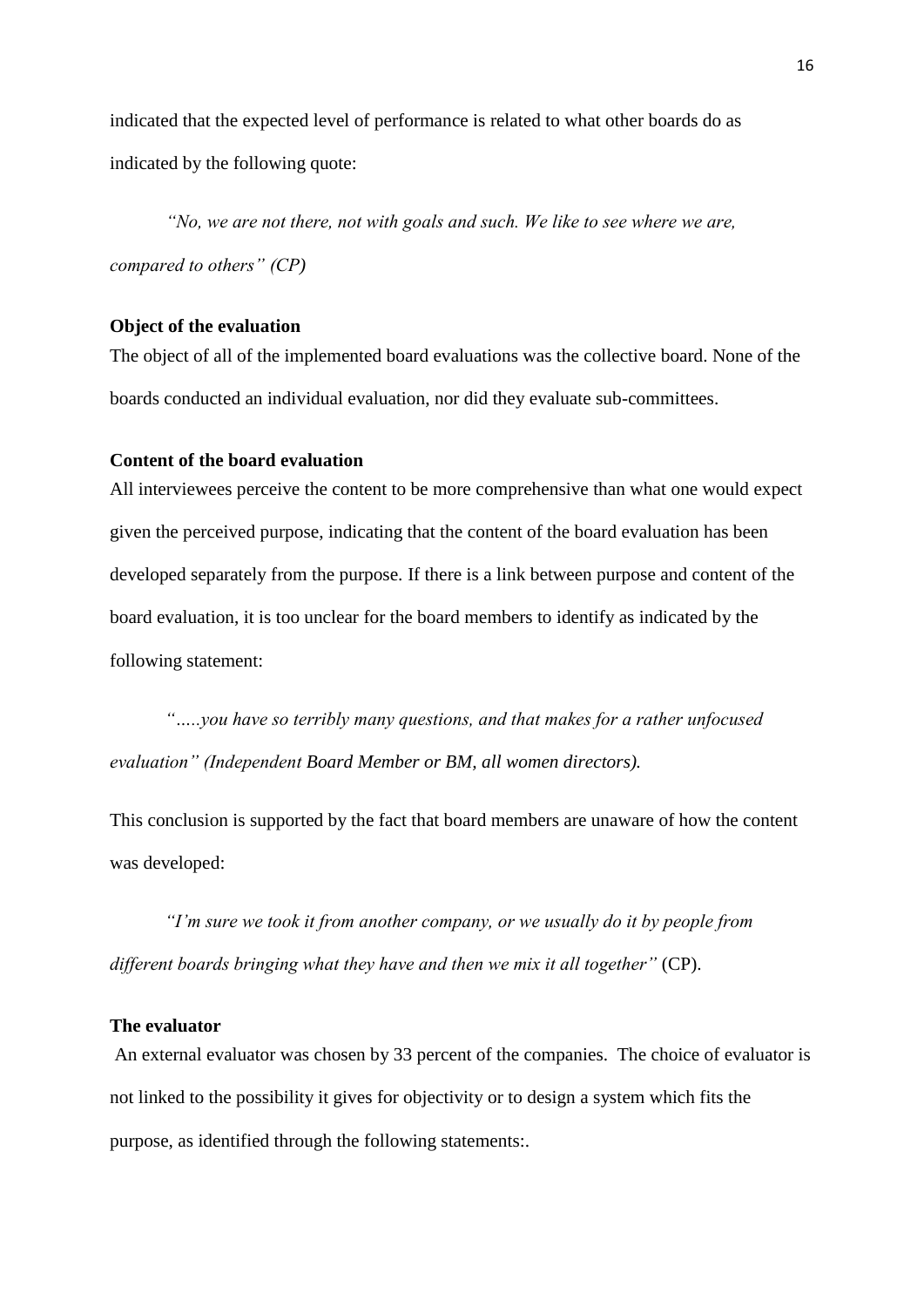*"So in this company we have chosen to do this on a more primitive basis and by ourselves. (CP*)

*"I don't think we have used an external consultant, and I believe the board functions so well, have such confidence in each other, so we don't need any help to achieve this." (IBM)*

*"It was the Chairperson who introduced a model that he had tested in other boards, and that he thought worked well" (EEBM).*

However, 47.5 percent of board members not currently using external evaluators would prefer this, indicating that an external evaluator is closely related to external accountability issues.

#### **Modality used in the evaluation**

The main method used is a quantitative survey where the individual board members evaluate the board collectively by giving scores (Between 1-5) to given statements regarding the board's work. Although a quantitative approach is used, board members within the same board disagree on what score constitutes expected performance:

*"It all depends on what you measure" (IBM1).* 

*"(What is goal achievement?) 3 and 4 if you are satisfied. 5 is very good" (IBM2).*

#### **Follow-up**

The studied boards have not implemented any procedure for follow-up of the results, as indicated by these quotes:

*"After it has been presented at the board meeting, I can't recall that we have done anything special with it. …….. There haven't been any flashing red lights, so there has been no need to spend any resources on this" (EEBM).*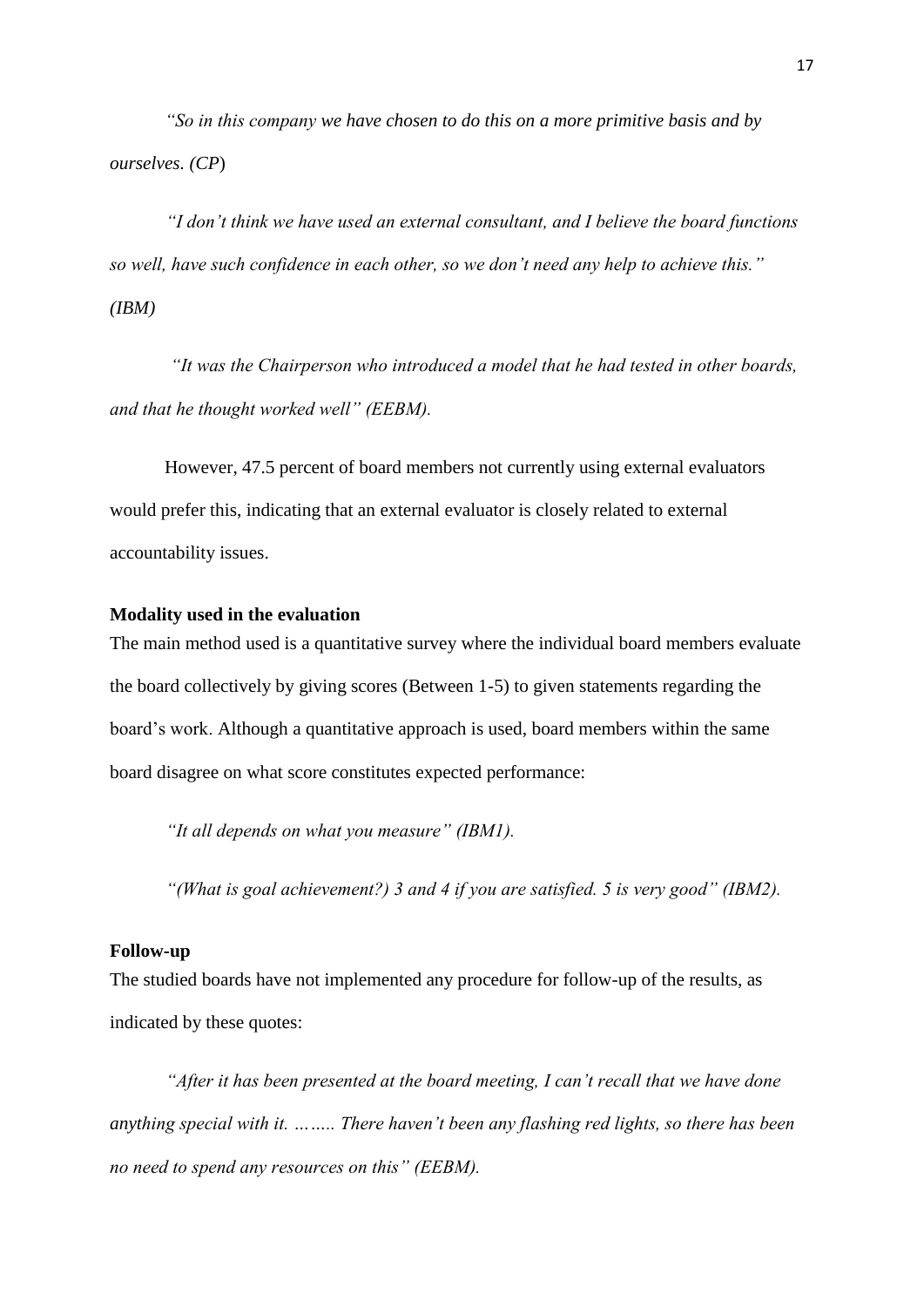*"There have been some years where we have been so satisfied that there wasn't much to follow up… (CP).*

#### **Discussion**

Based on analysis, certain characteristics of the board evaluation process in Norwegian listed companies can be identified and used as indicators of level of board effectiveness. All companies conducted board evaluations once a year as recommended in the Norwegian Code, indicating that board evaluations are performed to conform to content or context.

Little effort has been made in designing a board evaluation process with a clear purpose and a system which might fit the purpose. Board evaluation is designed based on a wish to implement a simple, short, and inexpensive process. Given that the clearest purpose was benchmarking, this indicates that evaluations are performed to conform to context.

The object of the evaluation is the board collectively. As indicated in the literature review, board effectiveness cannot be addressed thoroughly without also evaluating individual directors [\(Conger 2002\)](#page-21-17). The Norwegian Code also recommends that boards should evaluate performance and composition of boards collectively and of individual directors [\(NUES 2012\)](#page-22-1). Given that boards only evaluate the board collectively, this indicates that board evaluations are performed to perform to context.

Choices regarding evaluator, content and method are made separately from the purpose and are influenced by other factors than objectivity. As indicated in the literature, it is important that there is a link between what the board evaluation is actually assessing and what it should assess in an objective, focused, fast and actionable way. The main focus in the analysis was to establish to what extent interviewees perceived content aligned with their perceived purpose in order to find indications that could support that a link existed. However, based on the fact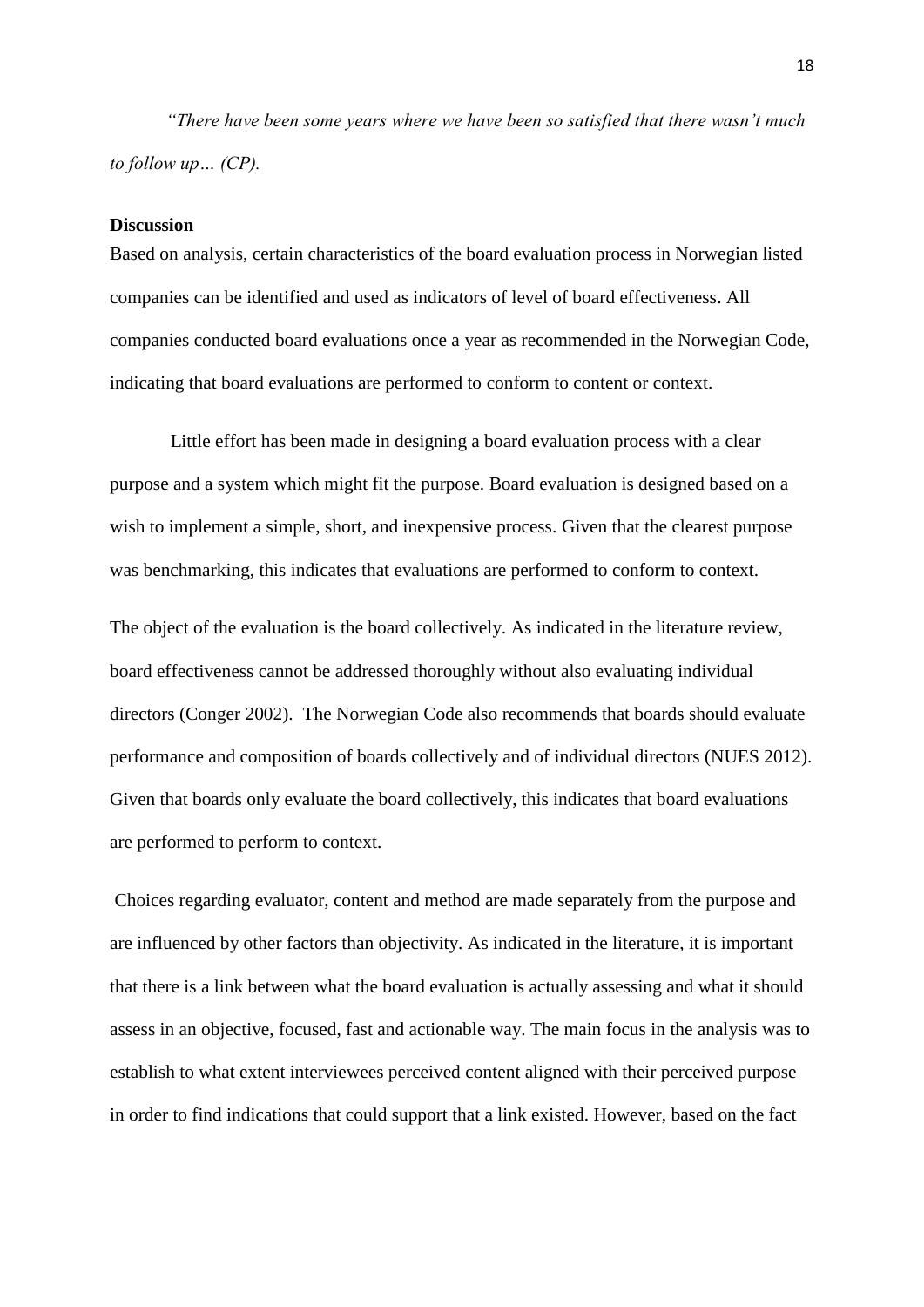that no clear purpose is identified (other than benchmarking), no link between purpose and content exists, indicating that board evaluations are performed to conform to context.

It appears that, although the choice regarding methods is related to the ability to measure expected board performance, the level of expected performance has not been identified other than as benchmarking against other boards. Based on this, indications suggest that board evaluations are performed to conform to context.

Analyses show that no follow-up procedures have been implemented, indicating that board evaluations are performed to conform to context.

Table 3 below summarizes the findings:

#### *Insert table 3 Summary of findings about here*

Strong indications have been identified to suggest that board evaluations in Norwegian large listed companies are performed to conform to context. Not one indication has been shown that board evaluations measure board performance, and there are weak indications to suggest that board evaluations are performed to conform to content. This conclusion is supported by the following quote:

*We feel we have an obligation to do that, because it is stated in the recommendation and if we don't do it, we must come up with a good explanation as to why not, God knows what that explanation would look like" (CP).*

Resource dependency theory [\(Stiles and Taylor 2001\)](#page-23-3), and Institutional theory [\(Meyer](#page-22-22)  [and Rowan 1977\)](#page-22-22) can offer some explanation regarding the implemented board evaluation process in Norwegian large listed companies. Boards perform board evaluations because there is external pressure to do this. By seeking links with its environment, the board tries to regulate interdependence in terms of reducing uncertainty and transaction costs associated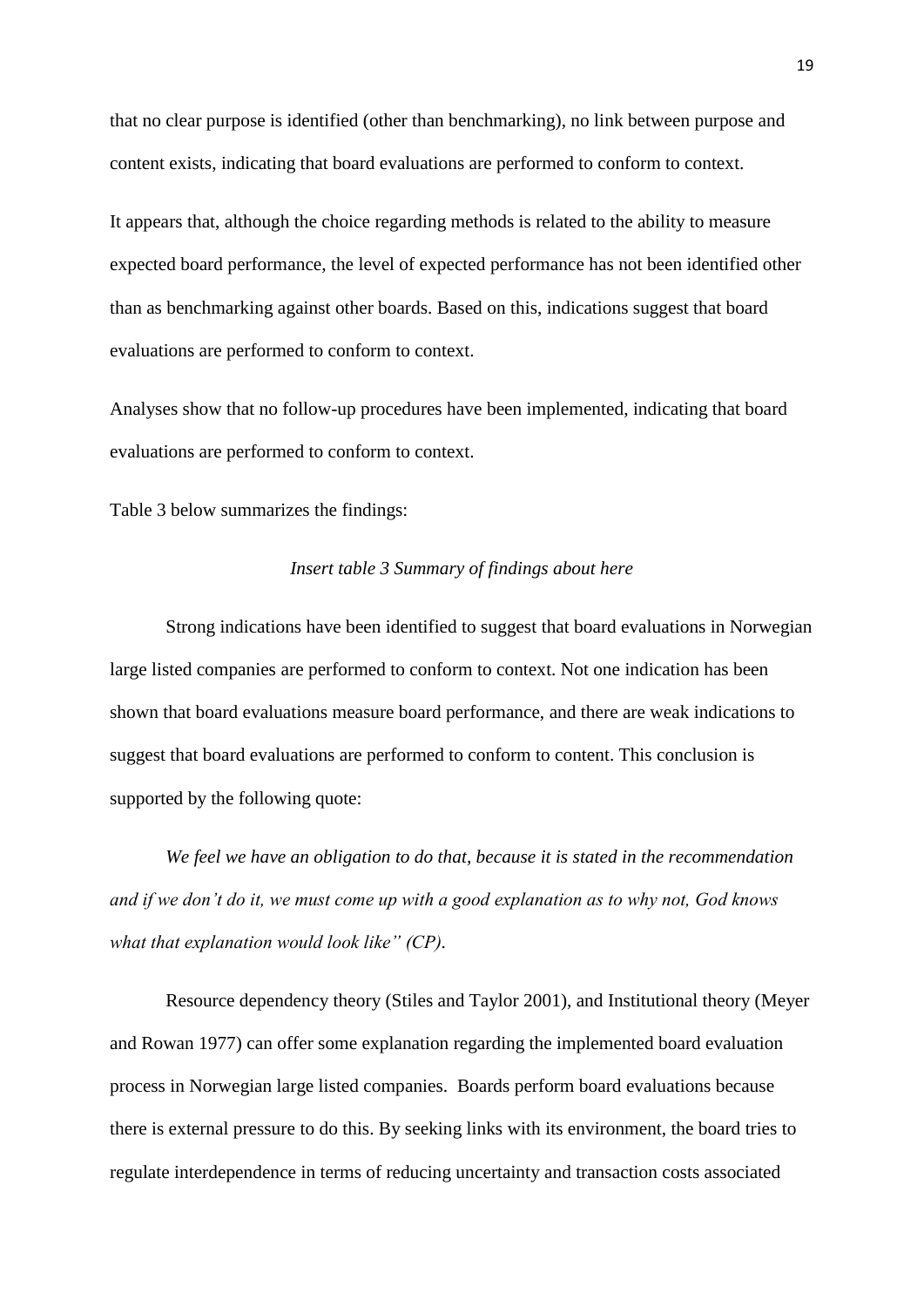with this dependency. The choice not to conduct the board evaluation might create such an uncertainty, as indicated by the above comment from the chairperson. However, the implemented board evaluation process may be characterized as a process where designing a process is the goal, which is performed to conform to context. Analyses show that board members have little knowledge about the rationale behind the developed board evaluation process, and little possibility to influence it. Regardless, they are very satisfied with the implemented process, indicating that board evaluations might represent value creation for boards. Future studies should explore this concept through investigation into the approaches individual board members have towards board evaluation. The relative level of board effectiveness identified in this research might be explored further by comparing boards that do not perform evaluations with board that do.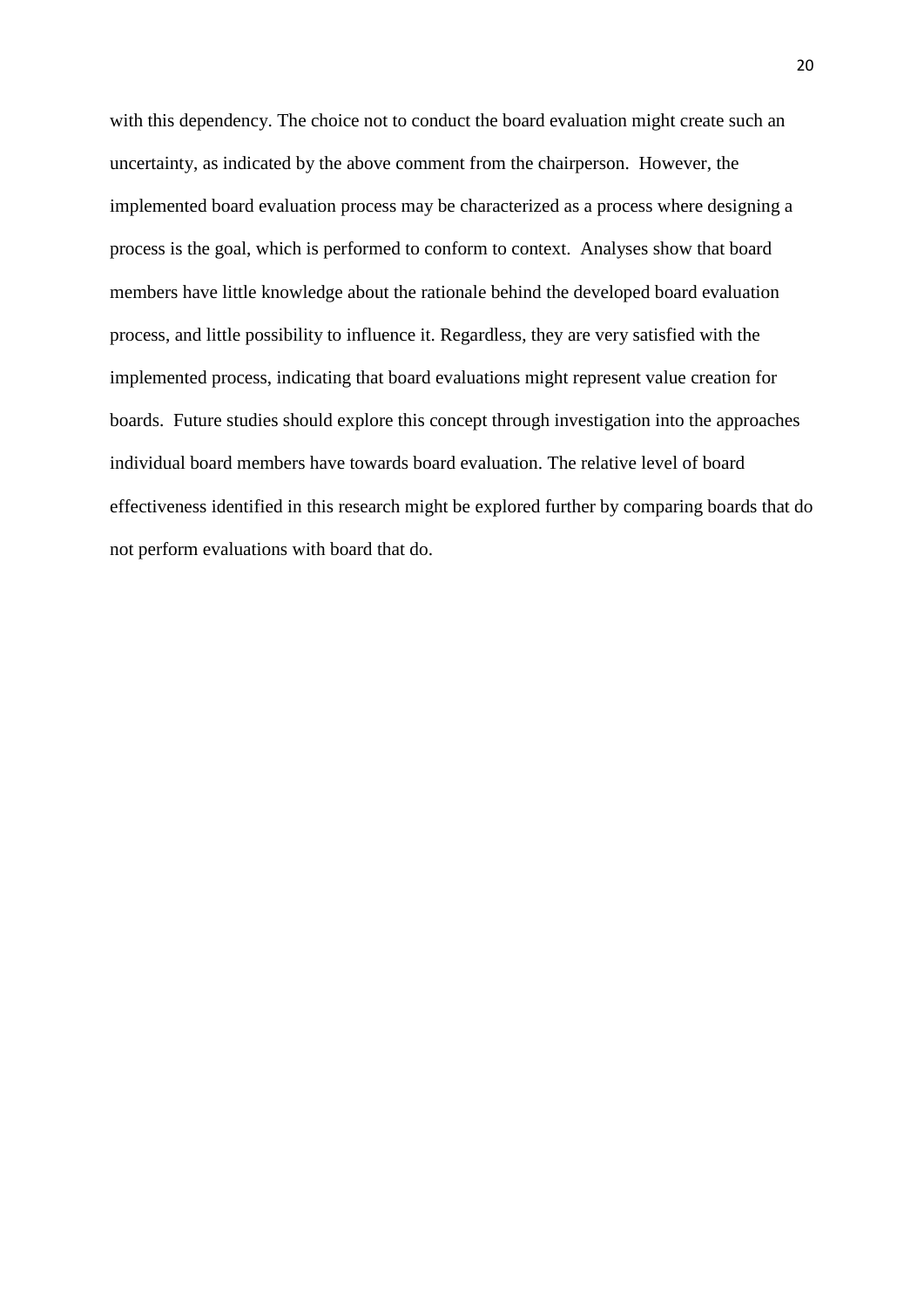#### **References**

- <span id="page-21-3"></span>Blair, M.M., and L.A. Stout. 1999. "A Team Production Theory of Corporate Law." *Virginia Law Review* no. 85 (2):247-328.
- <span id="page-21-16"></span>Cadbury, A. 2002. *Corporate Governance and Chairmanship: A Personal View*. Oxford: Oxford University Press.
- <span id="page-21-9"></span>Carpenter, M.A., and J.D. Westphal. 2001. "The Strategic Context of External Network Ties: Examining the Impact of Director Appointments on Board Involvement in Strategic Decision Making." *Academy of Management Journal* no. 44 (4):639-660.
- <span id="page-21-17"></span>Conger, J.A. 2002. "Evaluating the Directors: The Next Step in Boardroom Effectiveness." *Ivey Business Journal* no. 67 (1):1.
- <span id="page-21-15"></span>Conger, J.A., D.L. Finegold, and E. Lawler. 1998. "Appraising Boardroom Performance." *Harvard Business Review* no. 76 (1):136-148.
- <span id="page-21-12"></span>Davis, J.H., F.D. Schoorman, and L. Donaldson. 1997. "Toward a Stewardship Theory of Management." *Academy of Management Review* no. 22 (1):20-47.
- <span id="page-21-2"></span>Ees, H.v., J. Gabrielsson, and M. Huse. 2009. "Towards a Behavioural Theory of Boards and Corporate Governance." *Corporate Governance: An International Review* (17):307- 319.
- <span id="page-21-5"></span>Fama, E.F., and M.C. Jensen. 1983. "Separation of Ownership and Control." *Journal of Law & Economics* no. 26 (2):301-326.
- <span id="page-21-8"></span>Forbes, D.P., and F.J. Milliken. 1999. "Cognition and Corporate Governance: Understanding Boards of Directors as Strategic Decision-Making Groups." *Academy of Management Review* no. 24 (3):489-505.
- <span id="page-21-13"></span>Freeman, R.E. 1984. *Strategic Management: A Stakeholder Approach*. Boston: Pitman.
- <span id="page-21-1"></span>Gabrielsson, J., and M. Huse. 2004. "Context, Behavior, and Evolution." *International Studies of Management & Organization* no. 34 (2):11-36.
- <span id="page-21-6"></span>Gabrielsson, J., M. Huse, and A. Minichilli. 2007. "Understanding the Leadership Role of the Board Chairperson through a Team Production Approach." *International Journal of Leadership Studies* no. 3 (1):21-39.
- <span id="page-21-19"></span>Garratt, B. 1997. *The Fish Rots from the Head - the Crisis in Our Boardrooms: Developing the Crucial Skills of the Competent Director*. London: Harper Collins.
- <span id="page-21-14"></span>Graf, P. 2007. "Myths About Director Evaluation." *Corporate Board* no. 28 (166):16-21.
- <span id="page-21-10"></span>Hillman, A.J., and T. Dalziel. 2003. "Boards of Directors and Firm Performance: Integrating Agency and Resource Dependence Perspectives." *Academy of Management Review* no. 28 (3):383-396.
- <span id="page-21-18"></span>Hoffman, J.K. 2003. "Individual Director Evaluations." *Corporate Governance Advisor* no. 11 (6):26.
- <span id="page-21-11"></span>Huse, M. 2005. "Accountability and Creating Accountability: A Framework for Exploring Behavioural Perspectives of Corporate Governance." *British Journal of Management* no. 16:65-79.
- <span id="page-21-7"></span>Huse, M. 2007. *Boards, Governance and Value Creation: The Human Side of Corporate Governance*. Cambridge: Cambridge University Press.
- <span id="page-21-4"></span>Huse, M., and J. Gabrielsson. 2012. "Board Leadership and Value Creation: An Extended Team Production Approach." In *The Sage Handbook of Corporate Governance*, edited by T. Clarke and D. Branson, 233-253. London: Sage.
- <span id="page-21-20"></span>Huse, M., A. Minichilli, and M. Schøning. 2005. "Corporate Boards as Assets for Operating in the New Europe: The Value of Process-Oriented Boardroom Dynamics." *Organizational Dynamics* no. 34 (3):285-297.
- <span id="page-21-0"></span>Ingley, C., and N. van der Walt. 2002. "Board Dynamics and the Politics of Appraisal." *Corporate Governance: An International Review* no. 10 (3):163-174.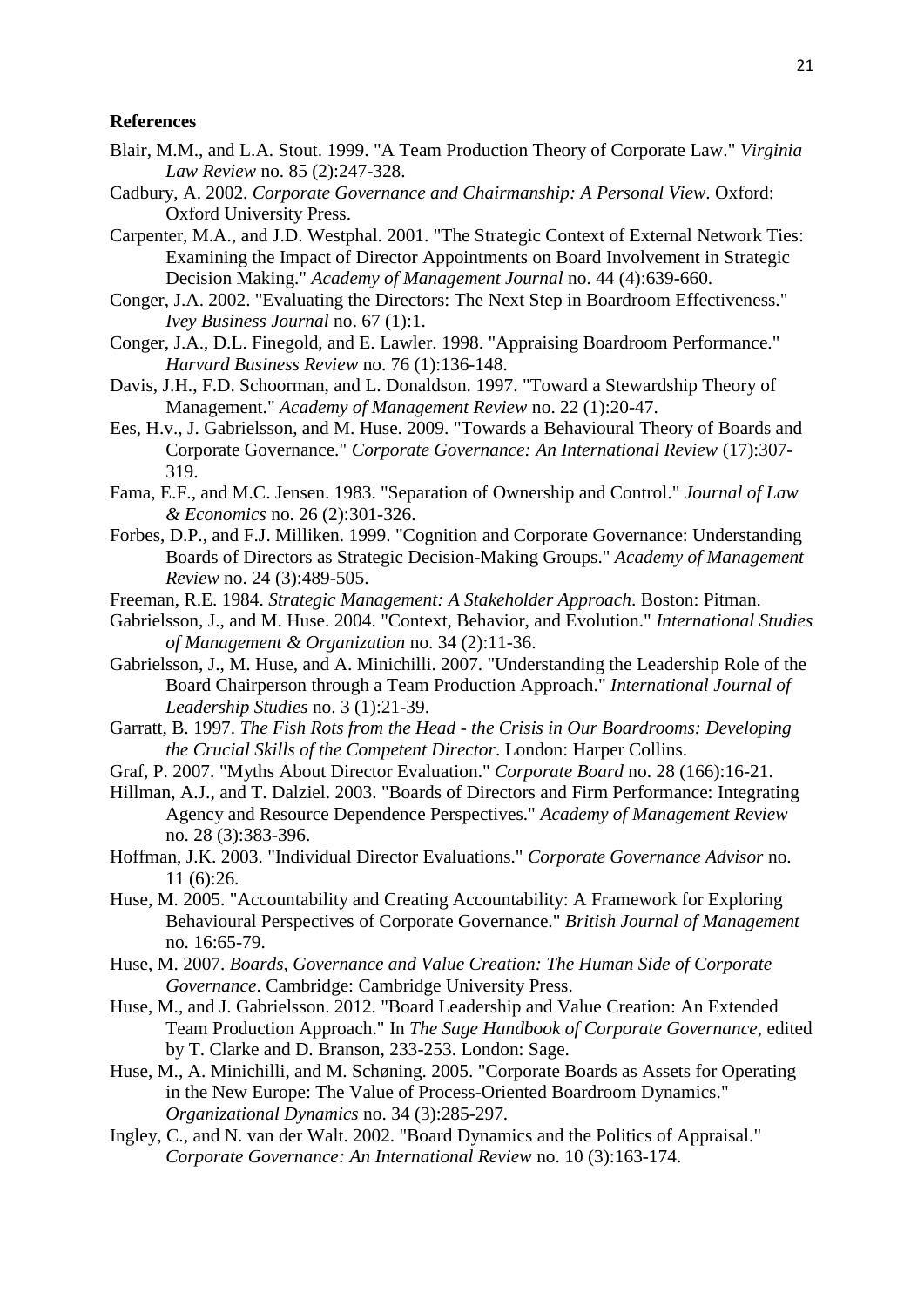- <span id="page-22-2"></span>Ingley, C., and N. van der Walt. 2005. "Do Board Processes Influence Director and Board Performance? Statutory and Performance Implications." *Corporate Governance: An International Review* no. 13 (5):632-653.
- <span id="page-22-11"></span>Jensen, M.C., and W.H. Meckling. 1976. "Theory of the Firm: Managerial Behavior, Agency Costs and Ownership Structure." *Journal of Financial Economics* no. 3 (4):305-360.
- <span id="page-22-16"></span>Julien, R., and L. Rieger. 2003. "Seven Components of Good Corporate Governance." *Corporate Board* no. 24 (141):6-11.
- <span id="page-22-15"></span><span id="page-22-12"></span>Kaufman, A., and E. Englander. 2005. "A Team Production Model of Corporate Governance." *Academy of Management Executive* no. 19 (3):9-22.
- Kazanjian, J. 2000. "Assessing Boards and Individual Directors." *Ivey Business Journal* no. 64 (5):45.
- <span id="page-22-6"></span>Kiel, G.C., and G.J. Nicholson. 2005. "Evaluating Boards and Directors." *Corporate Governance: An International Review* no. 13 (5):613-631.
- <span id="page-22-3"></span>Leblanc, R. 2005. "Assessing Board Leadership." *Corporate Governance: An International Review* no. 13 (5):654-666. doi: 10.1111/j.1467-8683.2005.00457.x.
- <span id="page-22-17"></span>Leblanc, R. 2009. "Who Is in the Boardroom?" *NACD Directorship* no. 35 (3):61-63.
- <span id="page-22-4"></span>Leblanc, R., and M.S. Schwartz. 2007. "The Black Box of Board Process: Gaining Access to a Difficult Subject." *Corporate Governance: An International Review* no. 15 (5):843- 851.
- <span id="page-22-13"></span>Levrau, A., and L.A.A. Van den Berghe. 2007. "Corporate Governance and Board Effectiveness: Beyond Formalism." *ICFAI Journal of Corporate Governance* no. 6 (4):58-85.
- <span id="page-22-5"></span>Long, T. 2006. "This Year's Model: Influences on Board and Director Evaluation." *Corporate Governance: An International Review* no. 14 (6):547-557.
- <span id="page-22-22"></span>Meyer, J.W., and B. Rowan. 1977. "Institutionalized Organizations: Formal Structure as Myth and Ceremony." *American Journal of Sociology* no. 83 (2):340-363.
- <span id="page-22-0"></span>Minichilli, A., J. Gabrielsson, and M. Huse. 2007. "Board Evaluations: Making a Fit between the Purpose and the System." *Corporate Governance: An International Review* no. 15 (4):609-622.
- <span id="page-22-19"></span>Montgomery, C.A., and R. Kaufman. 2003. "The Board's Missing Link." *Harvard Business Review* no. 81 (3):86-93.
- <span id="page-22-20"></span>Morris, T., and S. Wood. 1991. "Testing the Survey Method: Continuity and Change in British Industrial Relations." *Work, Employment & Society* no. 5 (2):259-282.
- <span id="page-22-18"></span>Nadler, M.B., B. Behan, and D. Nadler. 2006. *Building Better Boards: A Blueprint for Effective Governance*. San Francisco: Jossey-Bass.
- <span id="page-22-14"></span><span id="page-22-1"></span>Nicholson, G.J., and G.C. Kiel. 2004. "A Framework for Diagnosing Board Effectiveness." *Corporate Governance: An International Review* no. 12 (4):442-460.
- NUES. 2012. *Norsk Anbefaling: Eierstyring Og Selskapsledelse*. [Oslo]: Norsk utvalg for eierstyring og selskapsledelse (NUES).
- <span id="page-22-21"></span>Patton, M.Q. 2002. *Qualitative Research & Evaluation Methods*.
- <span id="page-22-8"></span>Pfeffer, J., and G.R. Salancik. 1978. *The External Control of Organizations: A Resource Dependence Perspective*. New York: Harper & Row.
- <span id="page-22-9"></span>Rasmussen, J. 2008. Board Evaluation - Measure of Effective Corporate Governance? In *First Global Academic Conference on Internal Audit and Corporate Governance*. Erasmus University, Rotterdam.
- <span id="page-22-10"></span>Rasmussen, J. 2010. *Corporate Governance in Norway; the Development of a Board Evaluation Model with Special Emphasis on Large Listed Companies*, Department of Management, Cass Business School, London.
- <span id="page-22-7"></span>Rasmussen, J.L., and M. Huse. 2011. "Corporate Governance in Norway: Women and Employee-Elected Board Members." In, S. 121-146. Cheltenham: Edward Elgar.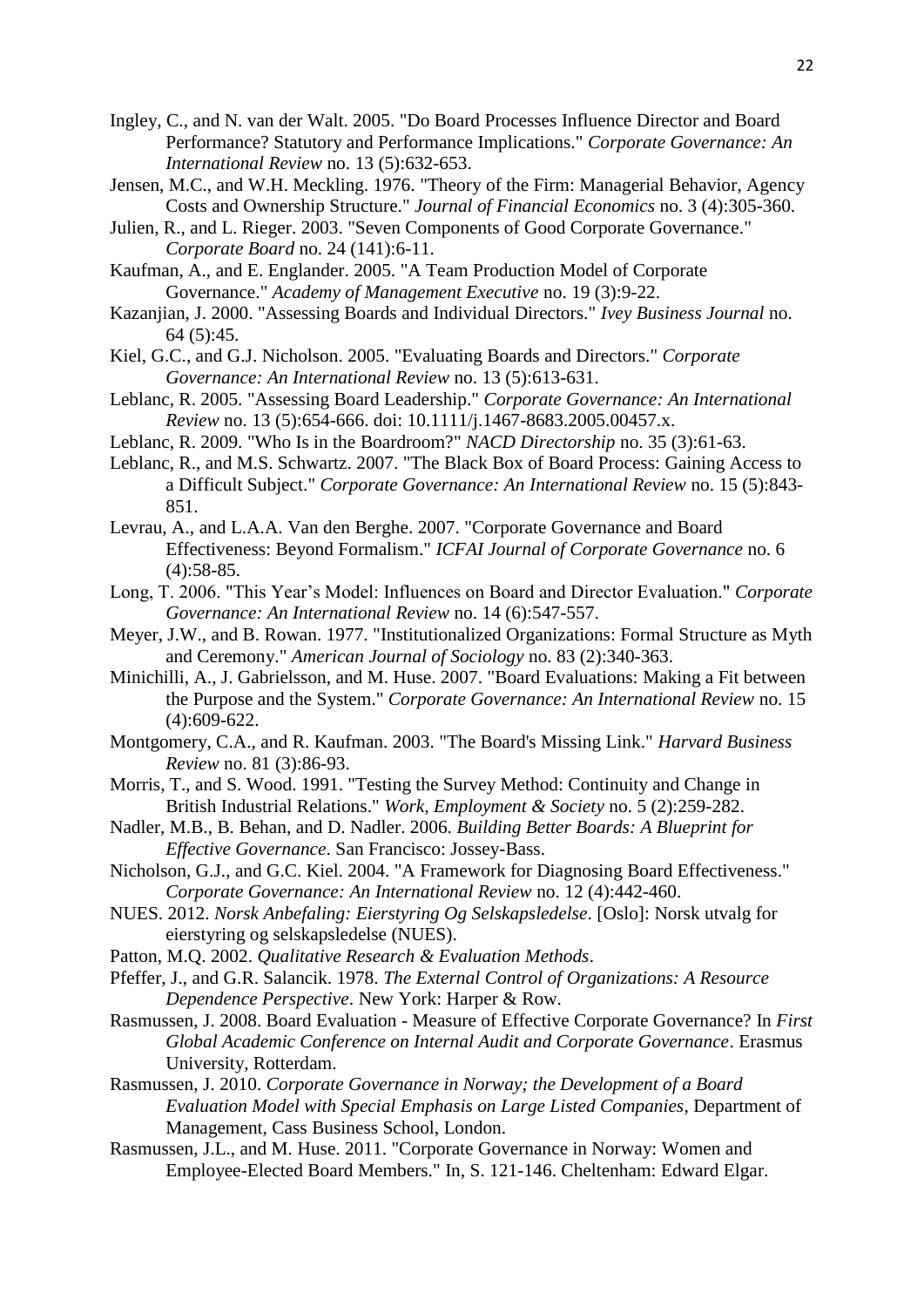- <span id="page-23-0"></span>Roberts, J., T. McNulty, and P. Stiles. 2005. "Beyond Agency Conceptions of the Work of the Non-Executive Director: Creating Accountability in the Boardroom." *British Journal of Management* no. 16:5-26.
- <span id="page-23-4"></span>Shultz, S.F. 2009. "A Blueprint for Board Evaluation." *Corporate Board* no. 30 (175):22-25.
- <span id="page-23-7"></span>Sroufe, E.C., and S.J. Naficy. 2005. "Director, Assess Thyself: Board Self-Evaluations, an Emerging Best Practice." *Corporate Governance Advisor* no. 13 (4):8-13.
- <span id="page-23-6"></span>Stein, J.M., and L.O. Hewett. 2008. "Key Issue in Board Self-Evaluations." *Boardroom Briefing: The Legal Issue* (September):10-13.
- <span id="page-23-5"></span>Steinberg, R.M. 2000. "Effective Boards: Making the Dynamics Work." *NACD Directorship* no. 26 (11):7.
- <span id="page-23-3"></span>Stiles, P., and B. Taylor. 2001. *Boards at Work: How Directors View Their Roles and Responsibilities*. Oxford: Oxford University Press.
- <span id="page-23-2"></span>Van der Walt, N., and C. Ingley. 2001. "Evaluating Board Effectiveness: The Changing Context of Strategic Governance." *Journal of Change Management* no. 1 (4):313-331.
- <span id="page-23-1"></span>Zahra, S.A., and J.A. Pearce Ii. 1989. "Boards of Directors and Corporate Financial Performance: A Review and Integrative Model." *Journal of Management* no. 15 (2):291.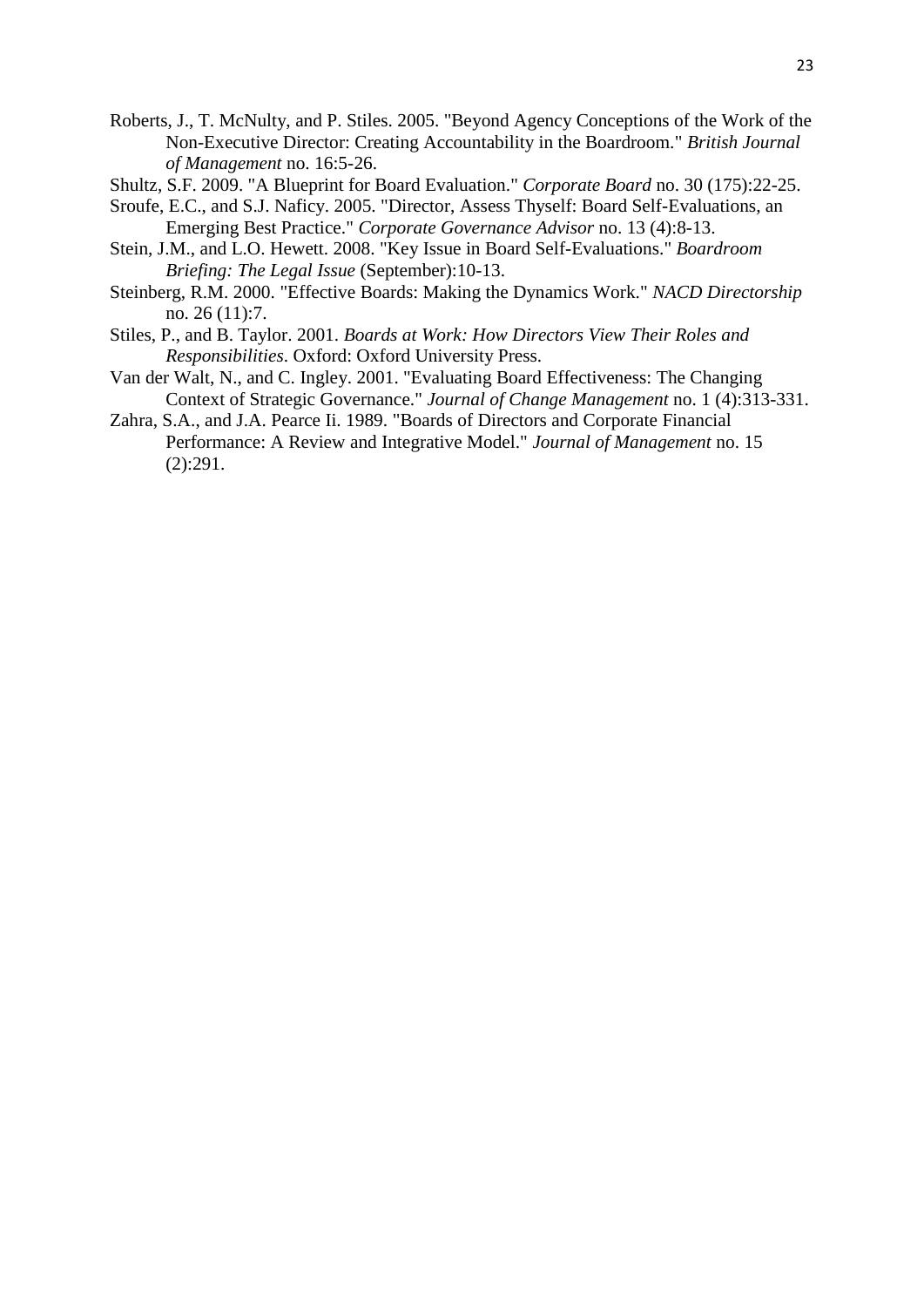*Figure 1: Three levels of accountability*

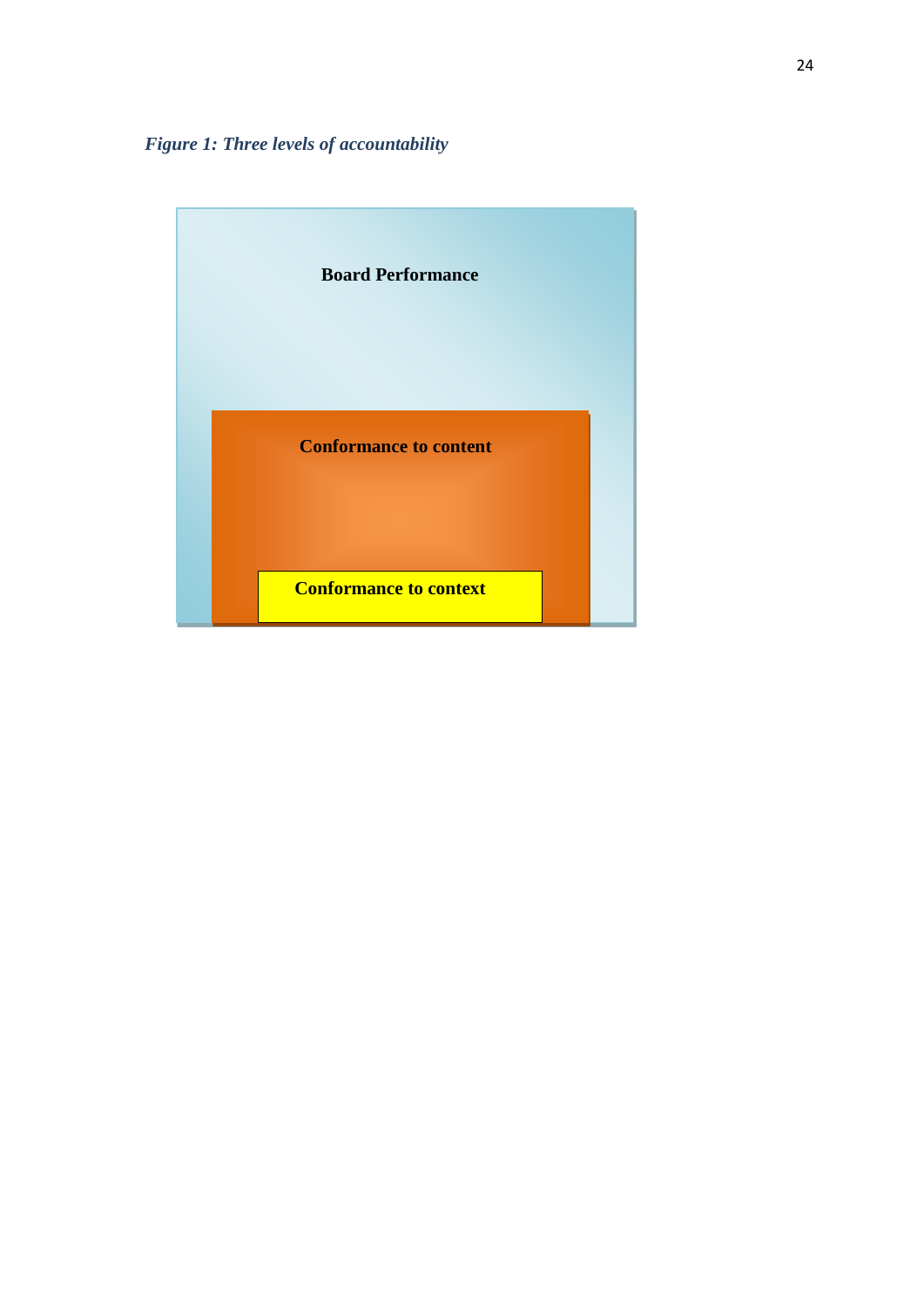

*Figure 2: Board evaluation as a mechanism to assess board effectiveness*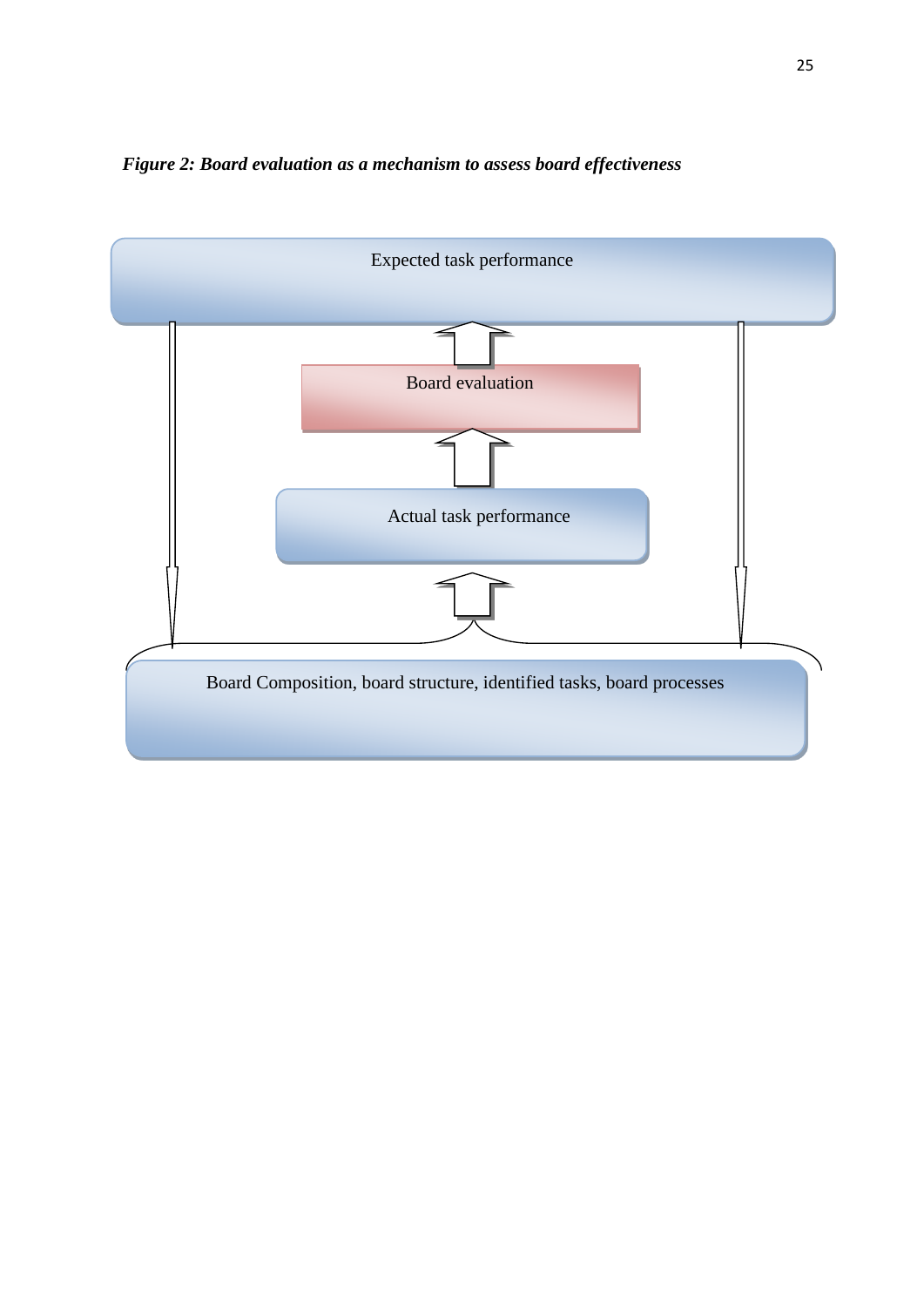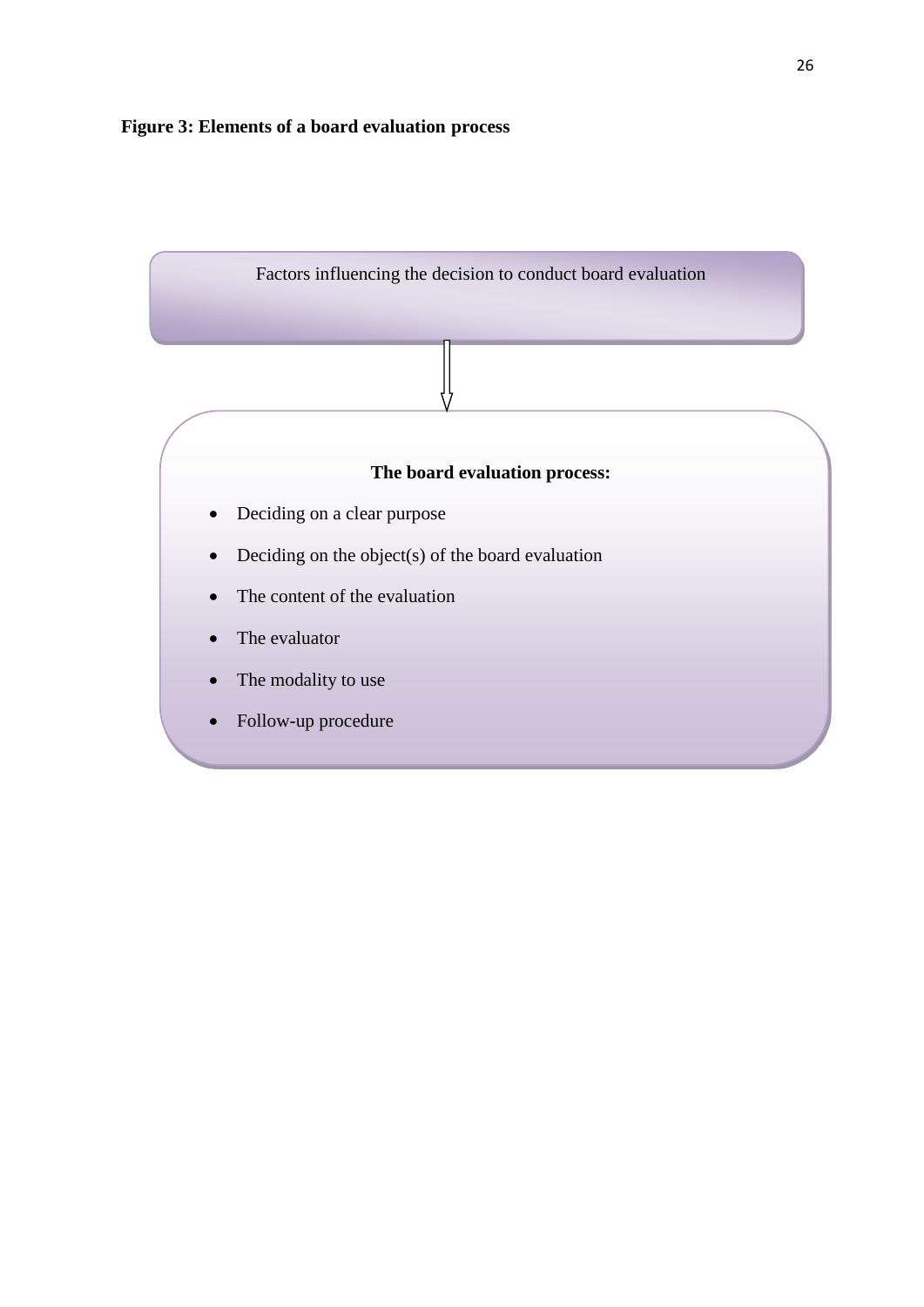|                          | No of<br>companies | % Total<br>number of<br>companies<br><b>Oslo Stock</b><br><b>Exchange</b> | <b>Market value</b><br>(NOK) | <b>Market value</b><br>total (NOK) | % of total<br>market<br>value |
|--------------------------|--------------------|---------------------------------------------------------------------------|------------------------------|------------------------------------|-------------------------------|
| <b>Sampling</b><br>frame | 21                 | 10 %                                                                      | 1 439 203 617                | 1 927 208 513                      | 74,7 %                        |
| <b>Contributing</b>      | 9                  | 4.3 %                                                                     | 1 269 116 328                | 1 927 208 513                      | 65,1 %                        |

**Table 1. Comparison sampled companies to listed companies Oslo Stock exchange**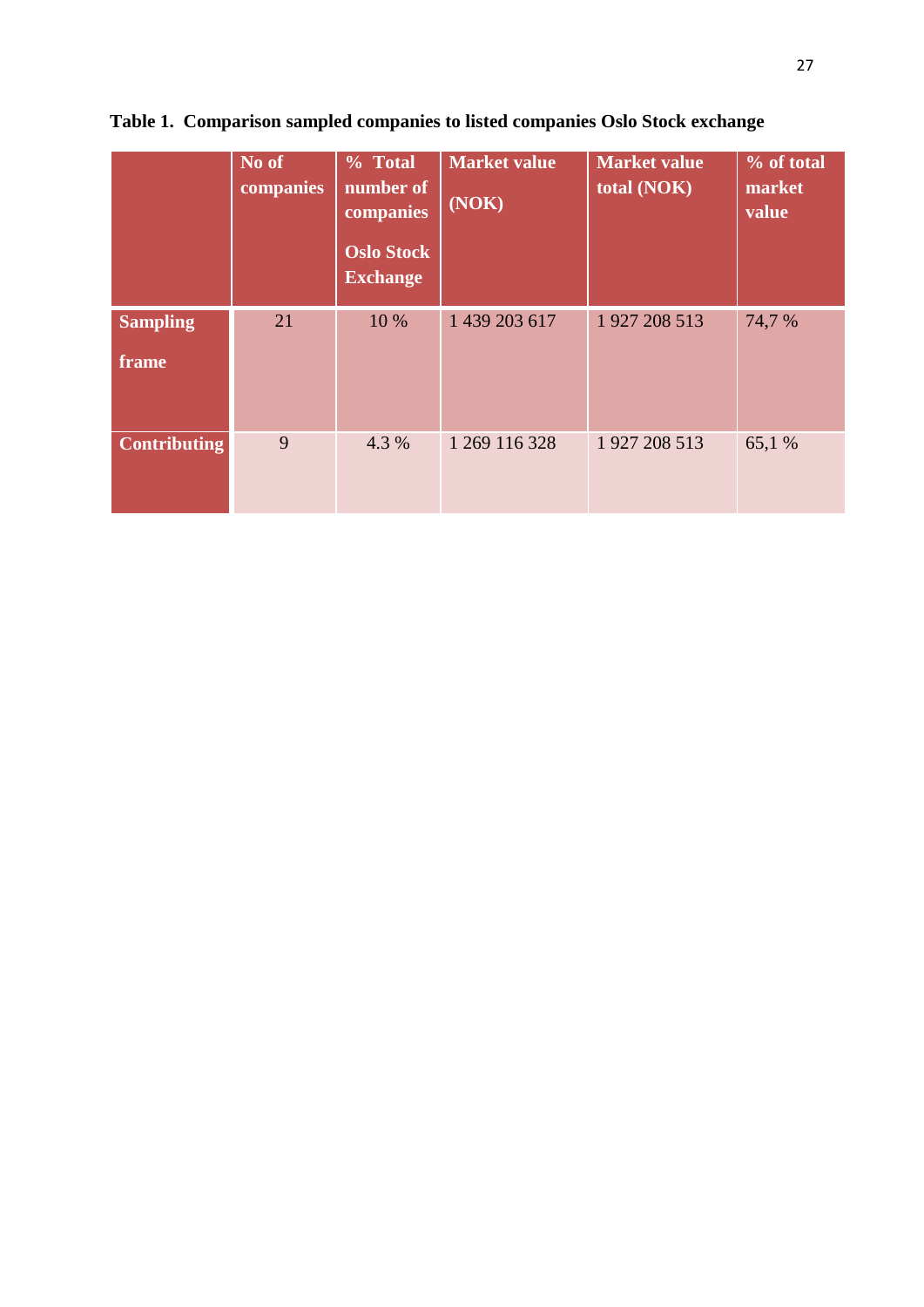

|                                  | <b>Company</b>                   |           |                |           |           |                |           |           |           |           |
|----------------------------------|----------------------------------|-----------|----------------|-----------|-----------|----------------|-----------|-----------|-----------|-----------|
|                                  | <b>Input</b>                     | <b>S1</b> | S <sub>2</sub> | <b>S3</b> | <b>S4</b> | S <sub>5</sub> | <b>S6</b> | <b>S7</b> | <b>S8</b> | <b>S9</b> |
| Analysis at company level        | Chairperson                      | X         | X              | X         | X         |                | X         | X         | X         | X         |
|                                  | Independent board member         | X         | X              | X         | XX X      |                | X         | X         | X         | X         |
|                                  | Employee-elected board<br>member | X         | X              | X         | X         | X              | X         |           | X         | X         |
|                                  | <b>Evaluation Form</b>           | X         | X              | X         |           | X              | X         | X         | X         | X         |
| <b>Analysis across companies</b> |                                  |           |                |           |           |                |           |           |           |           |